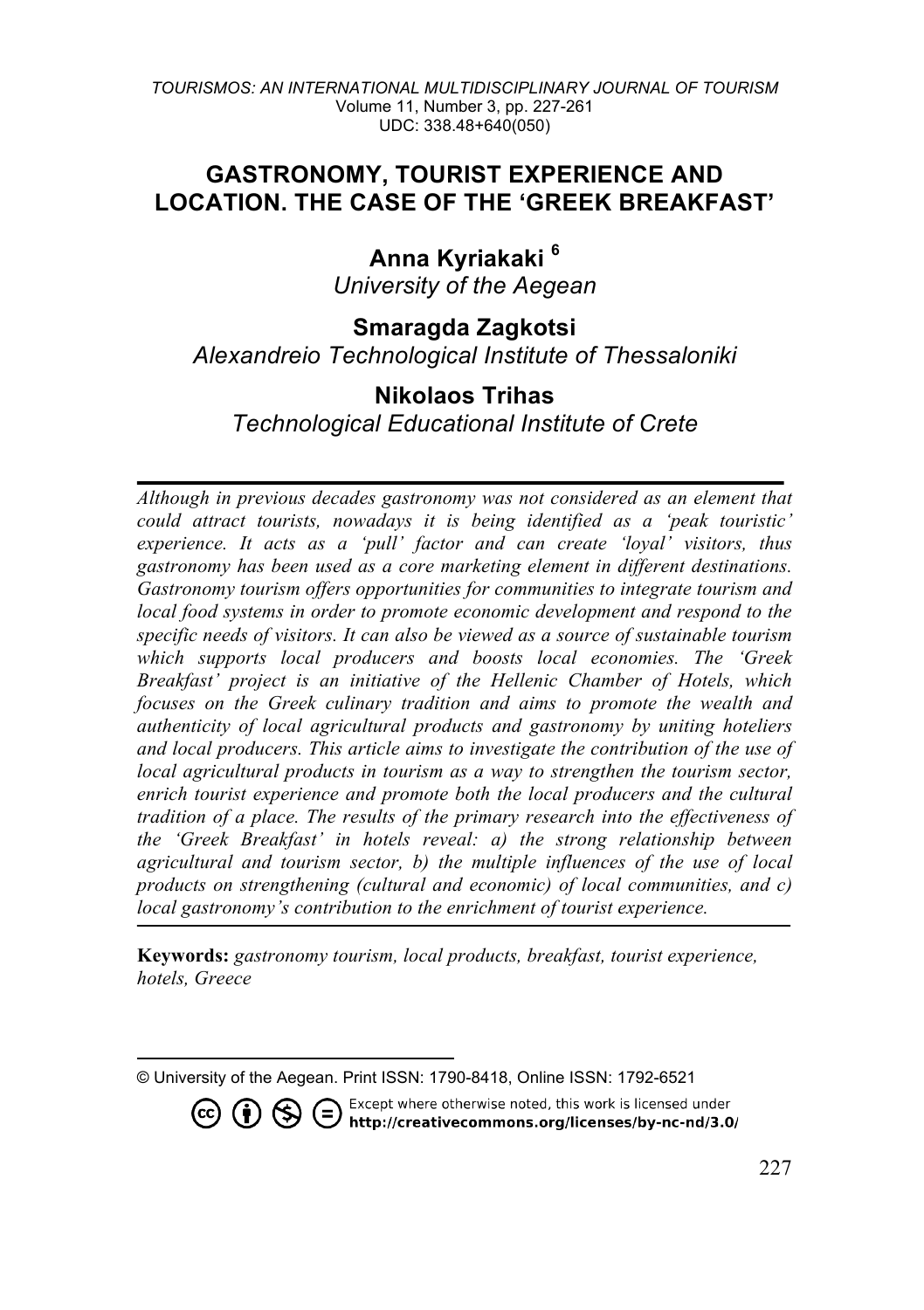## **INTRODUCTION**

The connection between tourism and gastronomy is very strong. Not only tourists have to eat when they travel in order to cover their biological needs, but also gastronomy contributes to tourists' quality of experience, thus it can mark the overall travel experience. In 2007, the Travel Industry Association (TIA) emphasized the importance of gastronomy tourism, estimating that 17% of the leisure travel market or 27 million individuals engage in some form of gastronomy activity while travelling (Smith and Costello, 2009). There are a huge number of food-related activities that tourists can develop during their travel, such as: restaurant dining, food festivals, factory tours, farmer's markets, educational seminars, farm visits, etc., just to mention few of them.

Travel for the taste of food is represented in literature by several terms such as: food tourism, cuisine tourism, culinary tourism, gastronomy tourism, and taste tourism. It seems that gastronomy tourism is not easy to define, as a number of authors have attempted to give their own definition (Boniface, 2003; Hall and Mitchell, 2005; Ignatov and Smith, 2006). Even so, the common points between all conceptual approaches are two: first, gastronomic activities can be the primary but also the supporting motivation for travel, and second, gastronomic activities must be unique and memorable.

Etymologically, the word *gastronomy* is derived from Greek *gastros*, meaning stomach, and *gnomos*, knowledge or law. The classical definition of gastronomy is that it is the study of good eating (Scarpato, 2002). The term gastronomy tourism was first proposed in 1998 by Long to express that tourists can experience other cultures via food. By consuming, preparing and presenting food, tourists can actively construct their own unique experiences (Long, 2004). According to Wolf (2002), gastronomy tourism defined as "*travel in order to search for, and enjoy prepared food and drink…. unique and memorable gastronomic experiences*".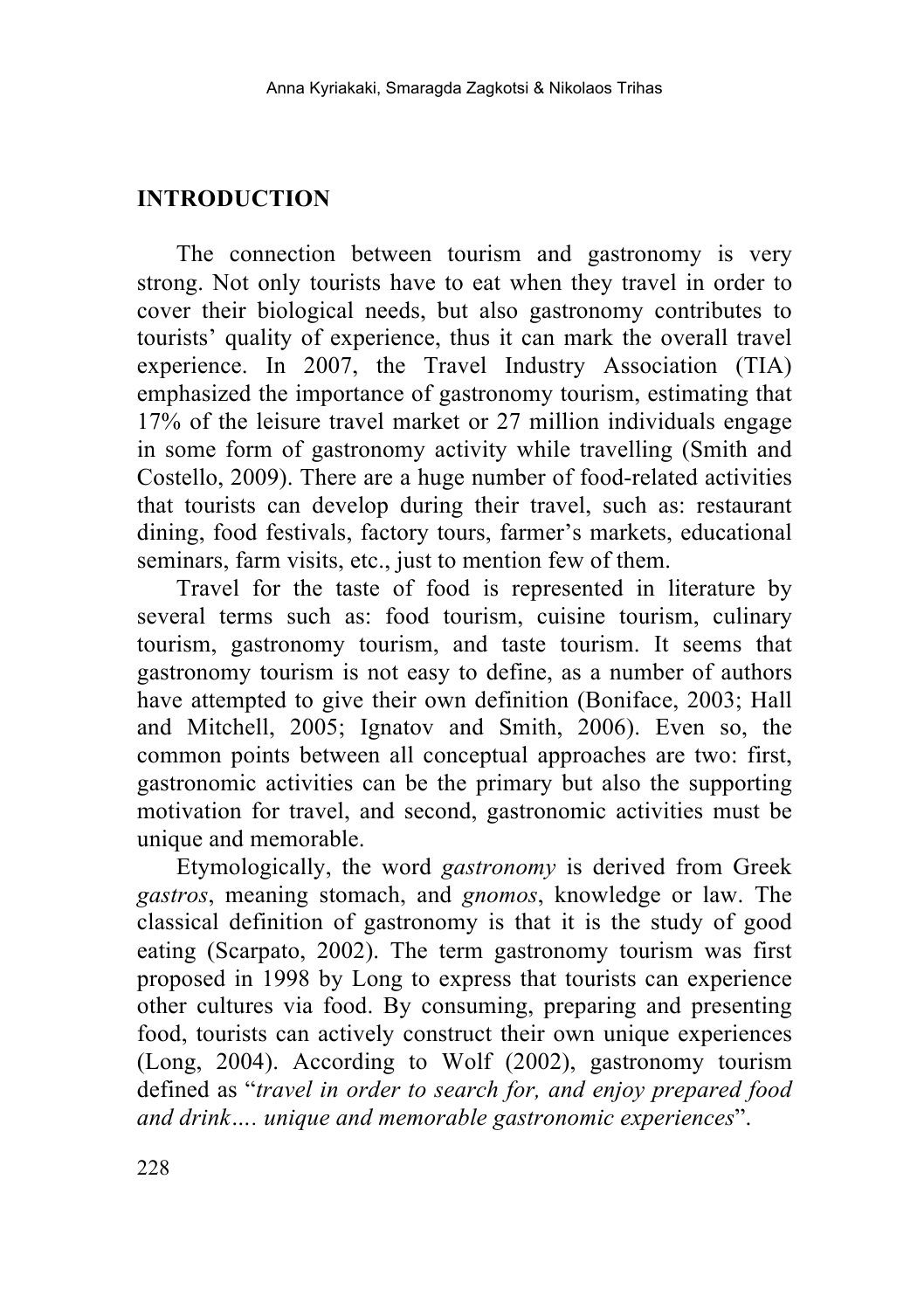Until recently, food as a tourist attraction was considered as a secondary resource. Currently, however, food tourism has been identified as a primary activity and forms a concrete segment of the tourism industry. As a result, many tourist destinations have begun to focus on their local food and cuisine as an important element and pull factor in the promotion of their destination (Kivela and Crotts, 2005).

On the contrary, in Greece that has an internationally known cuisine, gastronomy does not form a significant element of the Greek tourist product. The variety of dishes, the simplicity of cuisine techniques, the delicious flavors and the high nutrition value of raw materials, have put the Greek cuisine on the map of the most famous ones. Additionally, traditional agricultural products, such as olive oil, feta cheese, honey, yogurt, etc., have been adopted from others national or international cuisines. There are two main reasons why Greece has not yet exploited its gastronomic heritage: first, the unstable quality along the spectrum of the gastronomy providers, and second, the shortage of an effective promotional strategy focusing on the gastronomic wealth of Greece. Due to these weaknesses, Greece cannot compete in the field of gastronomy tourism with other destinations in the Mediterranean region which have used their national gastronomy to enrich the tourism product they supply.

The paper is divided into six parts. Following this introduction, section two presents a literature review on research related to the concept of gastronomy and its connection with tourism. Section three briefly presents the 'Greek Breakfast' initiative. Section four introduces the methodology of the research, while section five elaborates on the results, presenting both the demographic characteristics of the respondents and their perceptions regarding the 'Greek Breakfast' project. Finally, in section six the conclusions of the study are discussed.

## **LITERATURE REVIEW**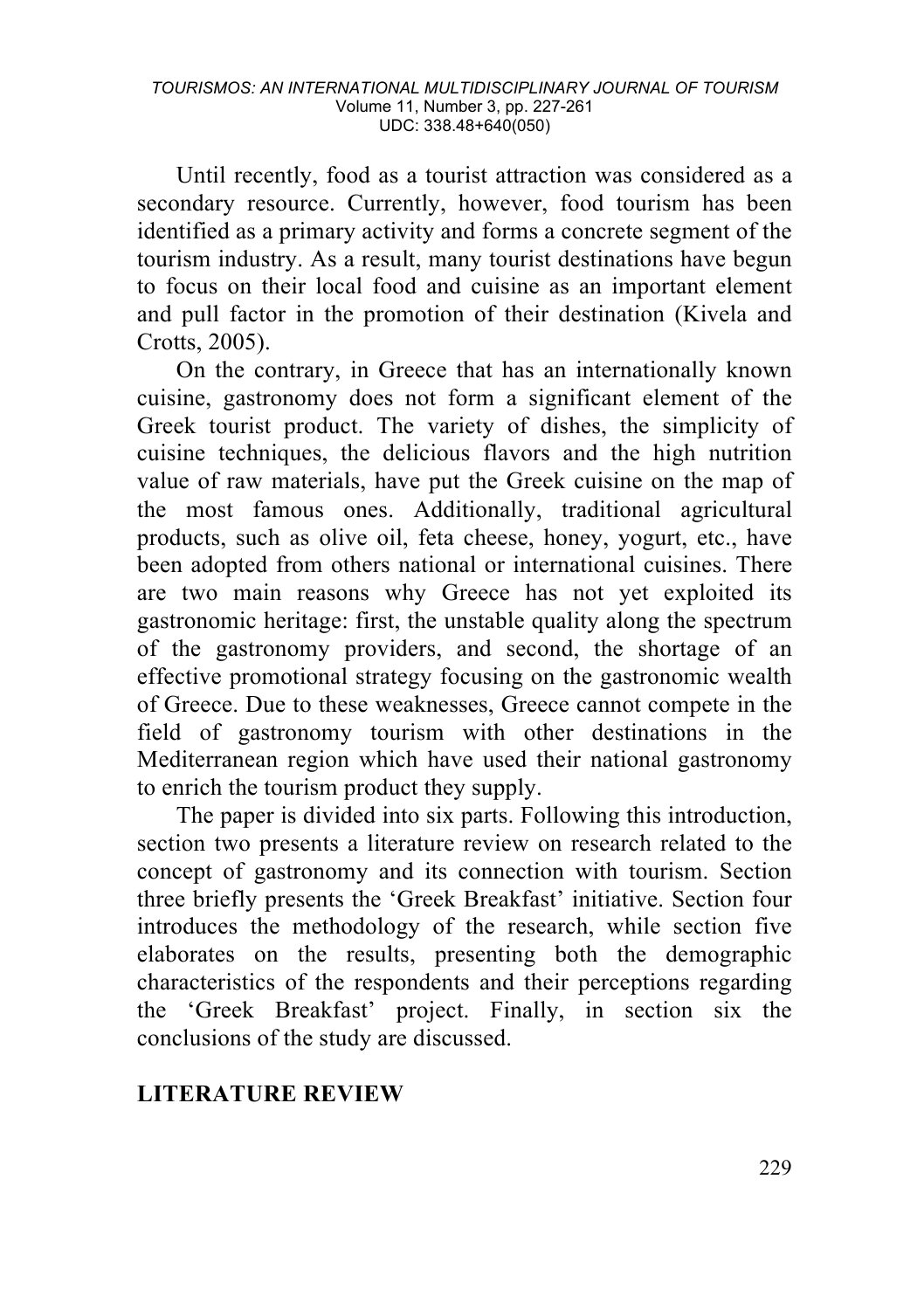# **Gastronomy tourism: Models of tourist attitudes and Existential Authenticity**

Research over the past years has revealed an alteration in tourist demand trends. It seems that tourists that are not only interested in visiting significant cultural, historical and environmental sites but also in exploring a destination via new elements like gastronomic resources (Corigliano, 2002). Through the literature review, it seems that this 'new' connection between tourism and gastronomy is gaining ground, as it has been analyzed in different papers. A number of studies focuses on the relationship between culture and gastronomy (Chuang, 2009; Everett and Aitchison, 2008; Fields, 2002; Long, 2004; Scarpato, 2002). Another group of research examines gastronomy tourism as a niche market segment and its usefulness as a tool in destination marketing (Green and Dougherty, 2009; Hall, Mitchell and Sharples, 2003; Hashimoto and Telfer, 2006; Kivela and Crotts, 2005; Rand and Heath, 2005). Others researchers have analyzed the gastronomy as a pull factor for the attraction of tourists to a destination (Ab Karim and Chi, 2010; Bessiere, 1998; Green and Dougherty, 2009; Hall, Mitchell and Sharples, 2003; Hiller, Belhassen and Shani, 2013) or the gastronomy and its connection to agricultural products and rural areas (Everett and Aitchison, 2008; Lopez and Martin, 2006; Montanari and Staniscia, 2009; Torres, 2002). A significant part of the literature deals with the profile of gastronomy tourists and the tourism experience they 'savor' in a destination (Fields, 2002; Hjalager, 2003; Quan and Wang, 2004; Ignatov and Smith, 2006; Kivela and Crotts, 2006; Sims, 2009; Smith and Costello, 2009).

In this fourth dimension of the literature, a dilemma is raised. Some authors believe that all gastronomy tourists are the same: food consists for them either a necessity for their living or something deeper as a means of understanding the cultural and historical features of a region. On the other hand, based on tourist attitudes to food during their travel, some authors have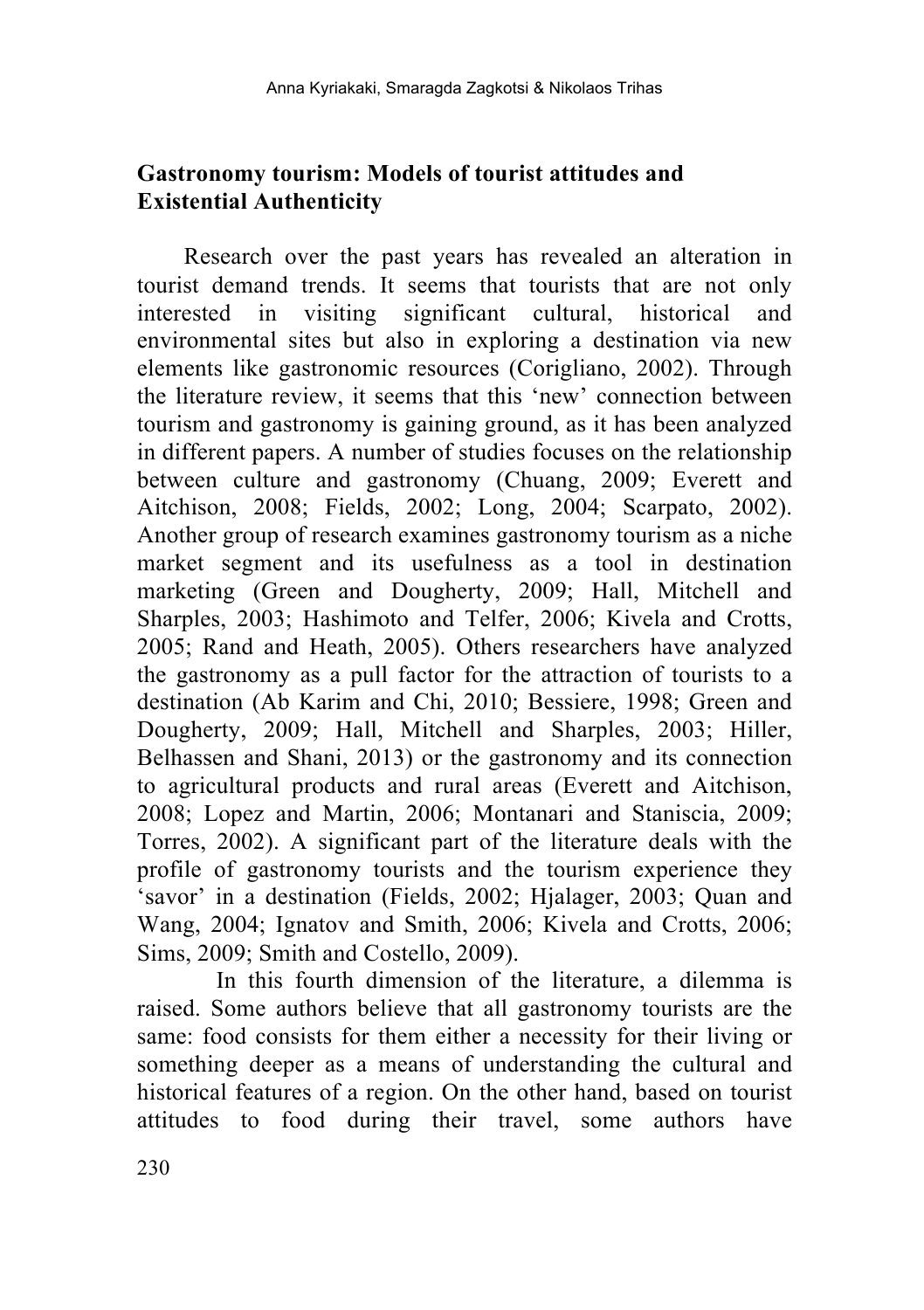distinguished them into different groups (Fields, 2002; Hjalager, 2003; Quan and Wang, 2004; Kivela and Crotts, 2006). Fields (2002) categorizes tourists according to their culinary motive to those led by: a) **physical** drives, i.e. a desire to discover new tastes, b) **cultural** drives, i.e. a desire to learn about traditional local food, and c) **inter-personal** drives, i.e. a desire to visit fashionable restaurants.

Similarly, Hjalager (2003) has examined how tourist preferences for food influence their culinary tourism experience. The proposed model is composed of four categories of gastronomy tourists: (a) recreational, (b) existential, (c) diversionary, and (d) experimental gastronomy tourists.

The **existential** gastronomy tourists search for experiences that boost their knowledge about gastronomy. For such tourists food does not only cover their biological needs but mainly satisfies their desire to be in an authentic contact with the local cuisine and peasant food that has been prepared with respect to traditional recipes. For this reason, existential tourists are likely to be found in places where only locals gathered instead of a typical tourist restaurant.

In contrast, for the **experimental** gastronomy tourists, food is part of their lifestyle. At a destination they are attracted by the 'fashion' restaurants with innovative elements in the design, the menu, and the service. They are well informed about the current trends in food, ingredients and recipes, which they adopt as long as there are in fashion. Experimental tourists cannot be characterized by loyalty in food and eating habits. For these tourists gastronomy forms a part of their social image and prestige.

For **recreational** gastronomy tourists, food has not a crucial role when they visit a destination. Actually, they seek for familiar food and drinks as they offer them the safety of their home. They are not willing to taste foreign foods, except from those that are part of their everyday eating habits.

The main characteristic of **diversionary** gastronomy tourists is that they want to escape from the routine of everyday life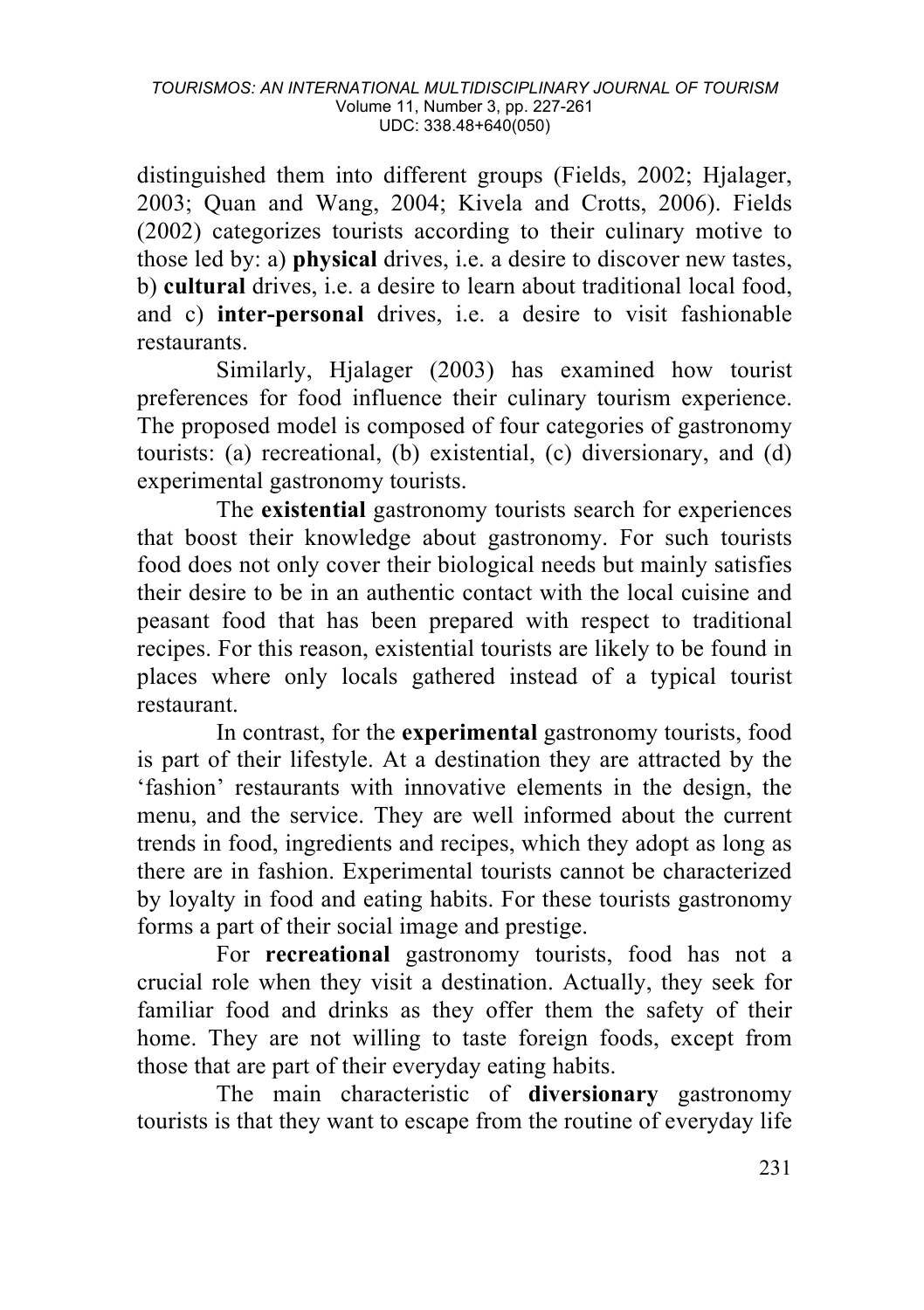by cooking for the family. For this reason, they do not make any effort to try any special food when they are in vacations. The diversionary gastronomy tourists can be found in well- known chain restaurants or rustic places which offer an idyllic atmosphere for socializing with friends.

From the above analysis is obvious that for some tourists gastronomy is the vehicle to come into contact with the culture of a region and to establish a tie with its past, its traditional and its cultural heritage (Fields, 2002). These tourists are usually looking for authenticity in their lives, and more specifically the existential authenticity.

The existential authenticity as a concept derives from the philosophical tradition and deals with what it means to be human, to be oneself, to be happy (Steiner and Reisinger, 2006). Some aspects of the existential authenticity focus on self-identity, individuality, and meaning-making. Heidegger (1996), supports that existential authenticity is experience oriented, thus the existential self is not permanent, it changes from instant to instant. Consequently, we cannot characterize a person authentic or inauthentic all the time. People can only instantaneously be authentic in different situations. For this reason, the distinction between authentic and inauthentic tourists does not make sense. All tourists have can change from being authentic to being inauthentic.

When people project different identities they bring to light different possibilities which lead to different experiences. If people project themselves as 'they-self' they will have the same experience as anyone else. But if they project their authentic self 'my-self' they will have unique possibilities and a different tourist experience than other tourists. People forced by the conformity of the ordinary life, have the tense to ignore their own possibilities and adopt the common possibilities, thus making the experiences of just anyone rather than their own experiences. Tourism provides activities outside of everyday life, so it can bring to the surface our authentic identity (Steiner and Reisinger, 2006).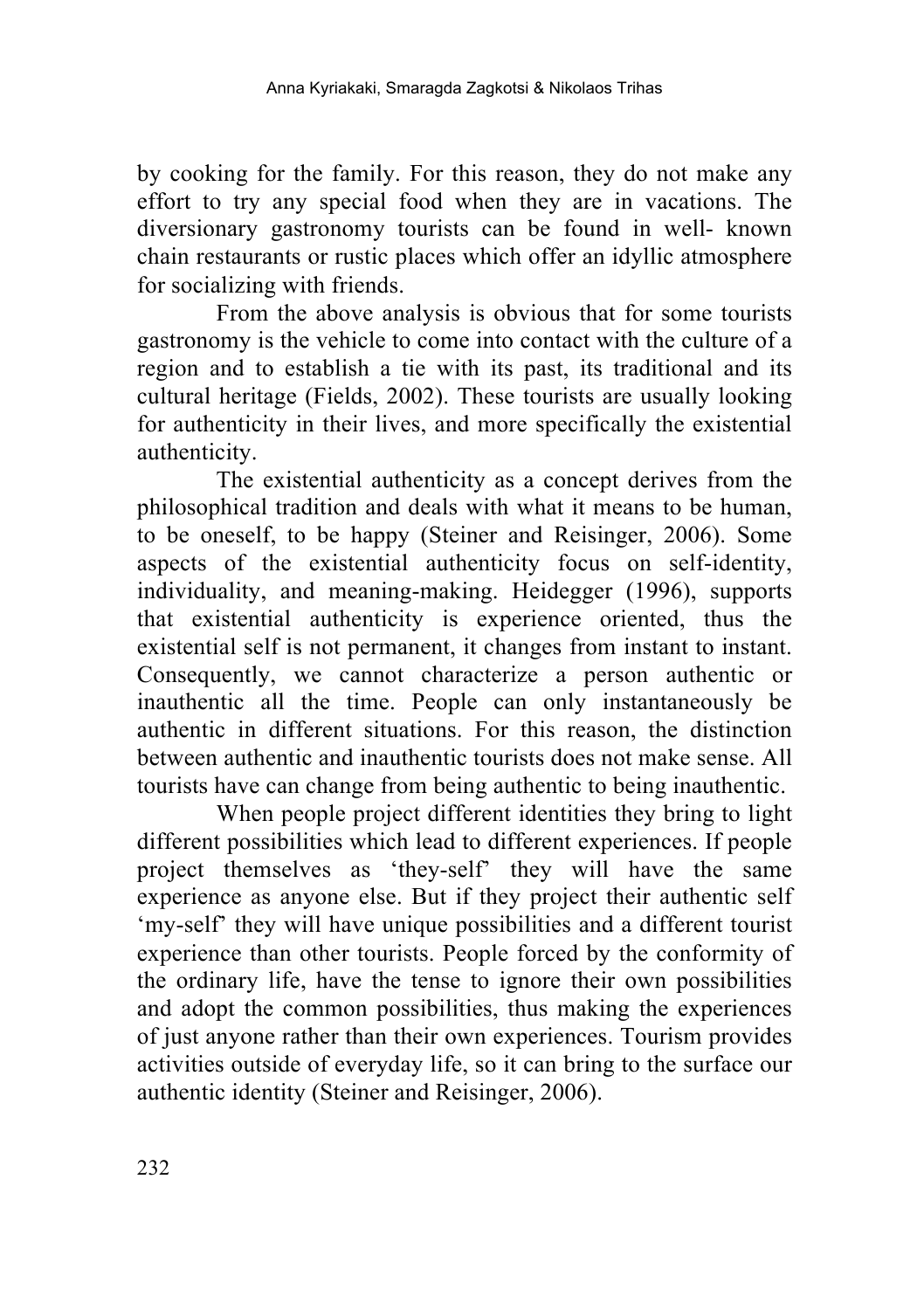#### *TOURISMOS: AN INTERNATIONAL MULTIDISCIPLINARY JOURNAL OF TOURISM* Volume 11, Number 3, pp. 227-261 UDC: 338.48+640(050)

According to Heidegger (1996), authenticity has three characteristics: (a) mineness, meaning that individuals have possibilities of their own that are not shared with others, (b) resoluteness, referring to the courage it takes to make one's own possibilities, and (c) situation, referring to special experiences in which tourists find themselves in their unique place in the world, in a unique situation. Within the tourist experience framework, mineness includes a desire to understand the tourist experience by myself rather than to interpret it through others, for instance, tour guide's explanation. The resoluteness, connected with the desire to visit remote places, less popular to tourists, away from crowds. Authentic tourists would regard every experience as a unique situation valuable in itself (Steiner and Reisinger, 2006).

Gastronomy tourism and existential authenticity have a strong relationship. Some people, in order to find meaning in their lives and understand their selves, dig to the past. History gives people their possibilities, which define them. So, gastronomy as part of the heritage of a destination can be a fertile field for finding our place in the world. Gastronomy tourism includes unique activities which lack conformity, such as harvest fruits and tasting local ingredients, thus it offers rare experiences which permit our authentic self to be projected.

Gastronomy tourism is compatible with Heidegger's characteristics of authenticity. The gastronomy experience itself is not a common tourist activity but rather a unique situation. Additionally, tourists have the opportunity to understand by themselves what is going on with the tourist experience.

### **Contribution of Gastronomy Tourism at a Local Level**

According to Butler (1992), alternative tourism offers a number of presumed economic benefits to local hosting communities. Gastronomy tourism is an alternative form of tourism which offers opportunities to communities to integrate tourism and local food systems in order to promote economic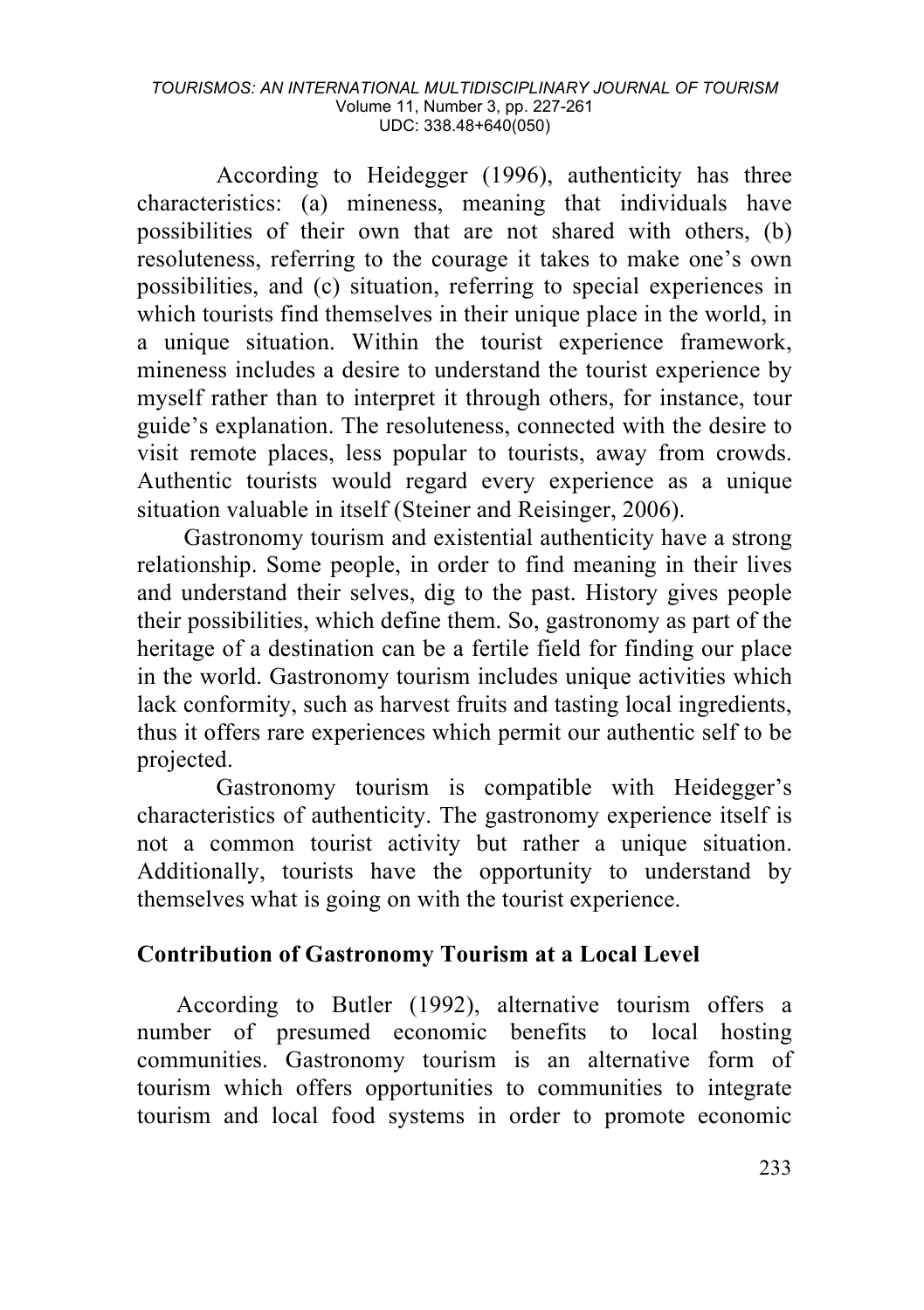development, responding at the same time to the specific needs of customers/tourists such as the demand for quality food and dining experiences (Kivela and Crotts, 2006; Sims, 2009). As a result, tourist gastronomic experiences build on the cultural heritage of the region (Bessiere, 1998). This form of tourism is strongly correlated not only with the most of the other special or alternative forms of tourism (e.g. cultural tourism, agritourism, civic tourism, etc.), but also with the mass tourism. In addition, gastronomy tourism seems to have high positive impacts on local economy systems in several sectors such as farmers, retail establishments, restaurants, hotels, etc. (Green and Dougherty, 2009).

Many researchers have shown that gastronomy tourism can generate multiplier effects favorable not only for the tourism sector and the tourist destinations but also for tourists themselves (Bessiere, 1998; Everett and Aitchison, 2008; Green and Dougherty, 2009; Kivela and Crotts, 2006; Lopez and Martin, 2006; Quan and Wang, 2003; Sims, 2009; Tikkanen, 2007). In particular, the consumption of the local products and traditional food (culinary cuisine) can enrich tourist experience; provides knowledge about local culture, habits and nature, offers awareness about food/ products preparation or production, gives the opportunity to explore traditions and emphasizes the authenticity of the experience.

In addition, local food and drink products can improve via gastronomy tourism both the economic and social environment of tourism destinations (Torres, 2002). According to Hall, Mitchell and Sharples (2003), there are several practical components to a strategy for local development which can maximize economic and social leverage between producers and tourism industry, such as: reducing economic leakage by using local renewable resources rather than external sources, e.g. use local materials for packaging, recycling financial resources by buying local products and services. An example of the above are hotels and restaurants that purchase and promote local foods and wine or other beverages, use local banks and credit unions, thus adding value to local produce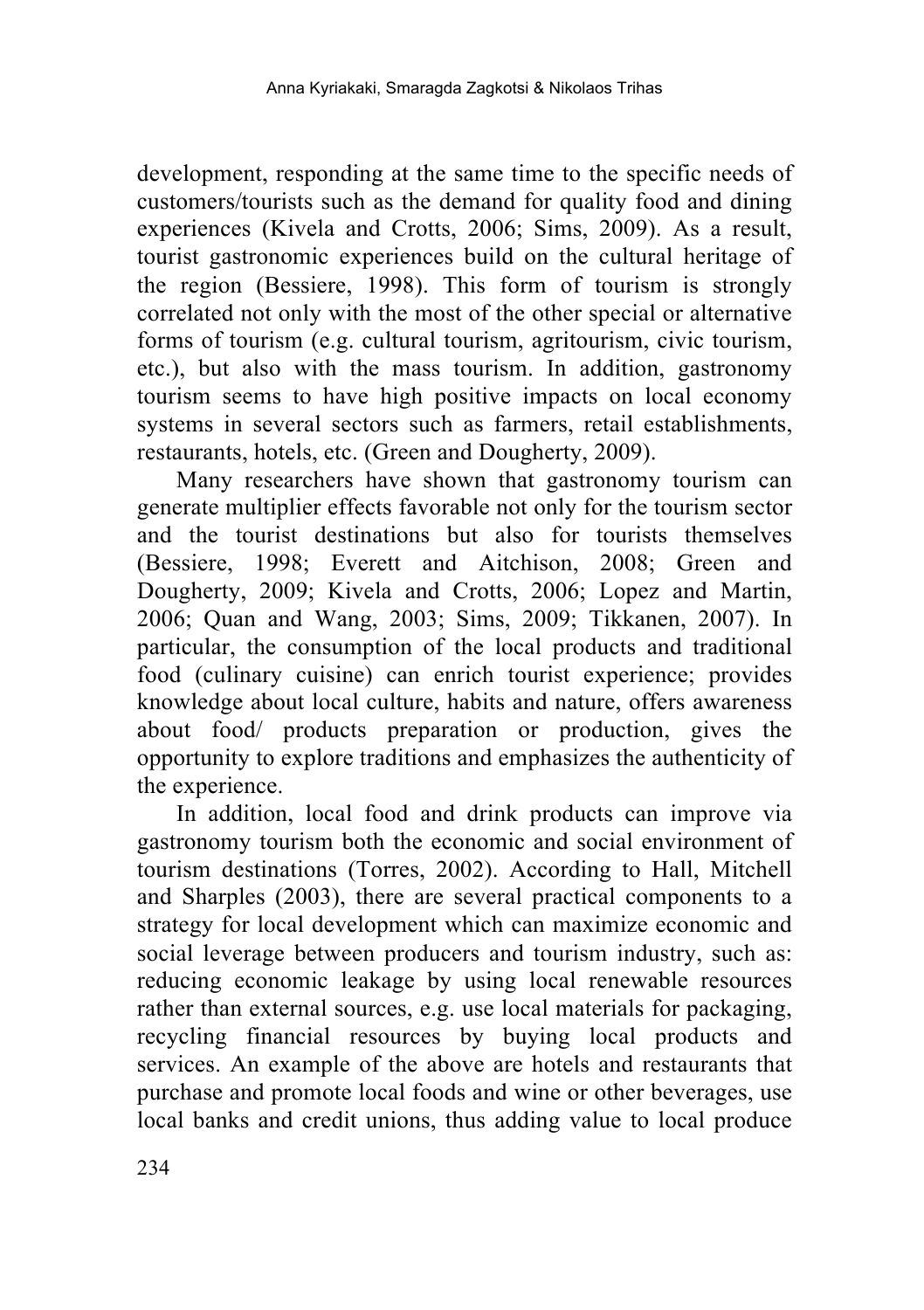before it is exported. Moreover, very important is the connection of local stakeholders, the network of confidence between local farmers' and producers' co-operatives, and the development of local marketing networks. In addition, significant element for economic and social reasons is the creation of an immediate relationship between the consumer/tourist and the local producers by selling direct to consumers via farm shops, e.g. by using cellar door or farm door sales, use newsletters, web sites and the Internet, direct mail or organizing local open markets, local events and food/wine festivals. The branding and promotional strategies need to emphasize local identity and authenticity, e.g. place of origin on the label of the products.

In many cases gastronomy tourism gives opportunities for new generations, e.g. jobs and new entrepreneurial ideas, and provides motivation to young people and women not to abandon the countryside (Canavari et al., 2011; Lopez and Martin, 2007). In this context, it provides the correlations and networks between local producers and suppliers and gives to farmers the ability to rethink their production activity taking into account their diversification into new markets and the opportunities to obtain an added value for their products by ensuring that local products and the production methods are not lost in the face of globalization (Mak et al., 2012). Also, food tourism offers an alternative means of local and regional development, with the potential to strengthen identity, encourage the regeneration of local heritage and traditions, enhance the appreciation of rural societies (Everett and Aitchison, 2008), and strengthen the relationships (emotional communication) between local communities and tourists.

Culinary cuisine can rejuvenate the tourism sector, as gastronomy products not only provide reinforcement to the special and alternative forms of tourism - especially to the cultural countryside forms such as: agritourism and mountain tourism - but can also enhance mass organized tourism through the diversification and the enrichment of the tourist experience with elements of local culture. In this way, gastronomy gives the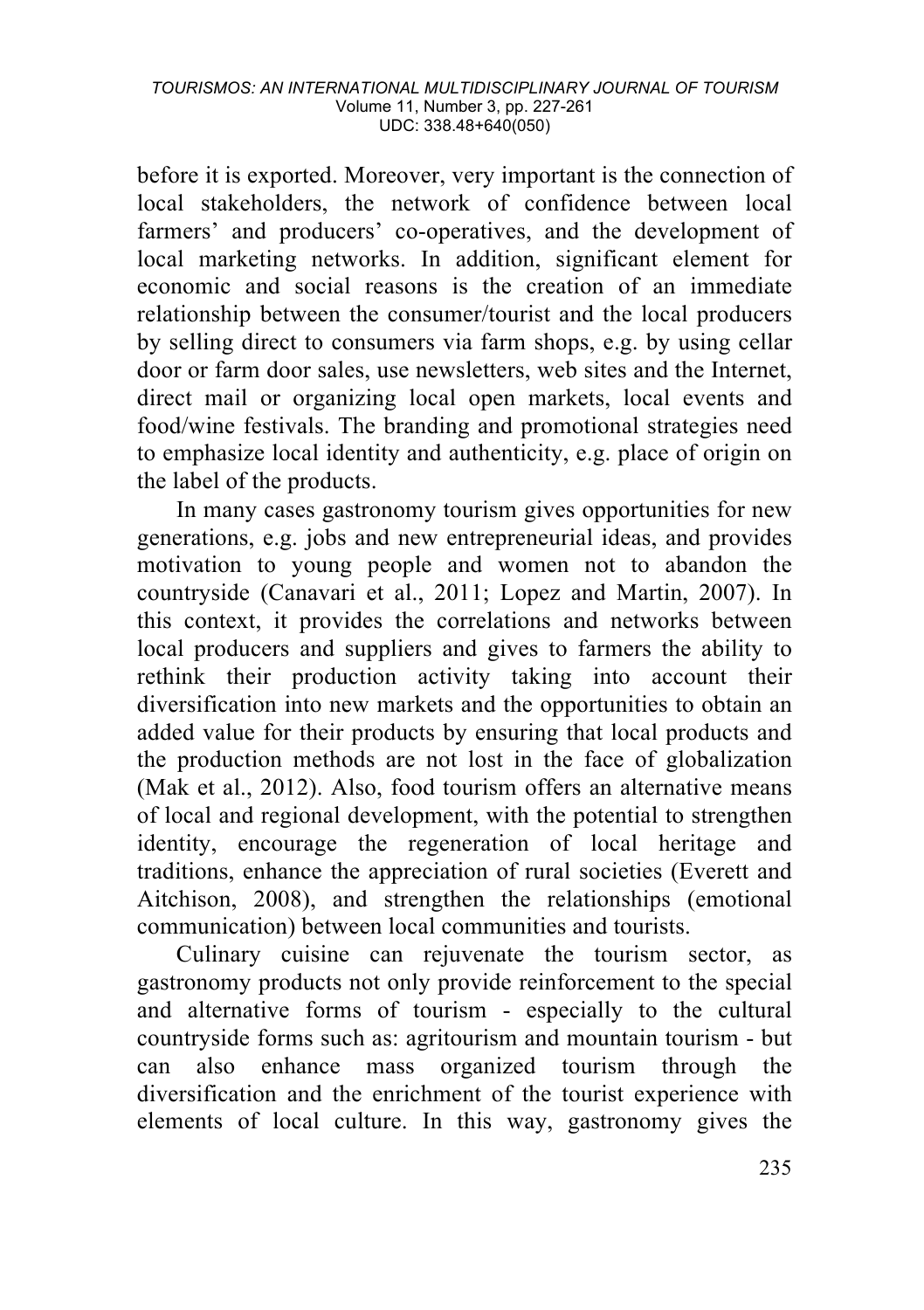opportunity to some destinations to surpass the stagnation stage by commencing a new tourism activity (Kivela and Crotts, 2006).

### **Gastronomy Tourism and Sustainability**

Research has shown that gastronomy can connect to sustainable tourism on a number of levels. In particular, local food and drink products can improve the economic and environmental sustainability for the tourism sector and the host community by encouraging sustainable agricultural practices (supporting diversity and ecological practices), supporting local economy (reinforcing local producers in rural areas), improving social life of rural communities, the maintenance of environment and the survival of local communities. Thus, gastronomy helps a destination to build a 'brand' that can help the region by attracting more visitors and investment, and creating a unique/authentic visitor experience that can connect the consumer with the people and places involved in food production. According to Sims (2009: 322), *"By telling the 'story' of food production, it is possible to use the tourist desire for authenticity to encourage the development of products and services that will boost sustainability and promote rural regions to visitors and residents alike*". In this way, developing a thriving 'local' food industry can generate the kind of all-round benefits for hosts and guests that are sought as part of the drive to promote sustainable development.

Gastronomy tourism can also be central to the formation of regional identities, substantiating the theoretical link between identity and food (heterogenization, local consciousness, local culture), offers an alternative means of local and regional development with the potential to strengthen identity (Mak et al., 2012), enhances environmentally friendly practices, and encourages the regeneration of heritage and local economy. As demand for the 'distinctive' is growing, local produce has encouraged the renewal of traditional festivals, inspired the emergence of educational visitor attractions, reconnected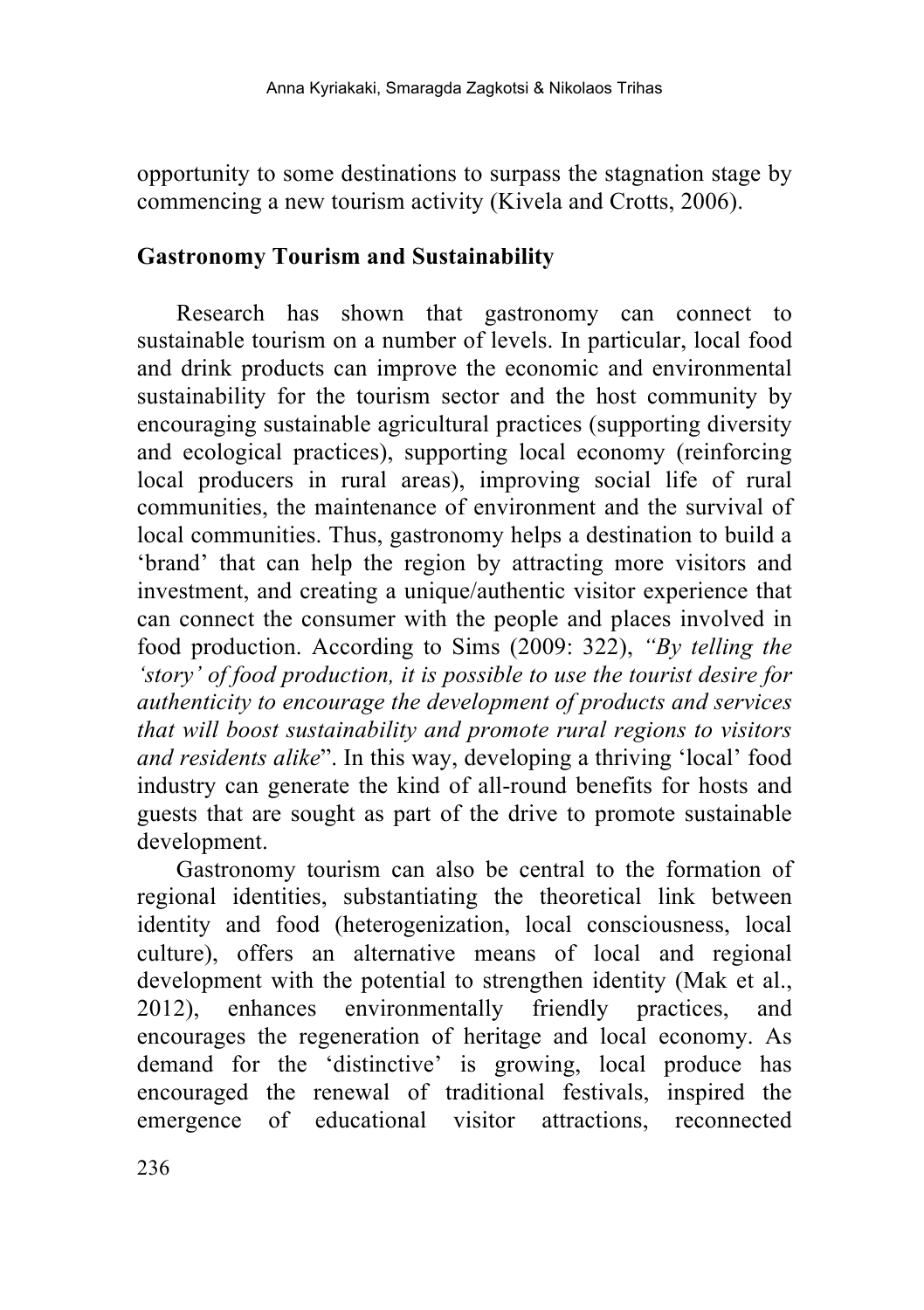#### *TOURISMOS: AN INTERNATIONAL MULTIDISCIPLINARY JOURNAL OF TOURISM* Volume 11, Number 3, pp. 227-261 UDC: 338.48+640(050)

consumers with the countryside, inspired the retention and development of culinary and agricultural skills, and offered dying traditional industries and small businesses a lifeline. Furthermore, the local food consumption can also become part of the 'peak' experience (Quan and Wang, 2004) because it copes with visitors' demands for more authentic tourist experiences (Sims, 2009).

All in all, under certain circumstances gastronomy tourism can clearly contribute to environmental, economic and social sustainability.

### **THE 'GREEK BREAKFAST' PROJECT**

The 'Greek Breakfast' project (http://greekbreakfast.gr/en) that was initiated in 2010 is an initiative by the Hellenic Chamber of Hotels (HCH) and focuses on the Greek culinary tradition and aims to promote the wealth and authenticity of local agricultural products and gastronomy by uniting hoteliers and local producers. The chamber's vision for the 'Greek Breakfast' is to render it the connection between tourism, local communities and local produce. This connection is believed to have multiple positive social and economic impacts on the primary and tourism sectors.

Today, breakfast served by hotels in Greece falls mainly in the following three types: continental breakfast, English breakfast, and buffet style breakfast. These types of breakfast fail to differentiate hotels and regions in Greece providing tourists with the same standardized gastronomic experience. HCH's initiative aims to give to hotel guests the chance to experience the gastronomic wealth of Greece and to taste at their breakfast the innumerable Greek products and dishes. The 'Greek Breakfast' is a combination of 'Greek cuisine' - that is a part of the 'Mediterranean Diet' - and of the many local cuisines as reflected in Greek gastronomic destinations. The Mediterranean diet is not just a modern dietary trend but, according to UNESCO, the "*intangible cultural heritage of mankind*" (HCH, 2015). Towards that direction, the 'Greek Breakfast' will be a part of the Greek 'culinary diplomacy',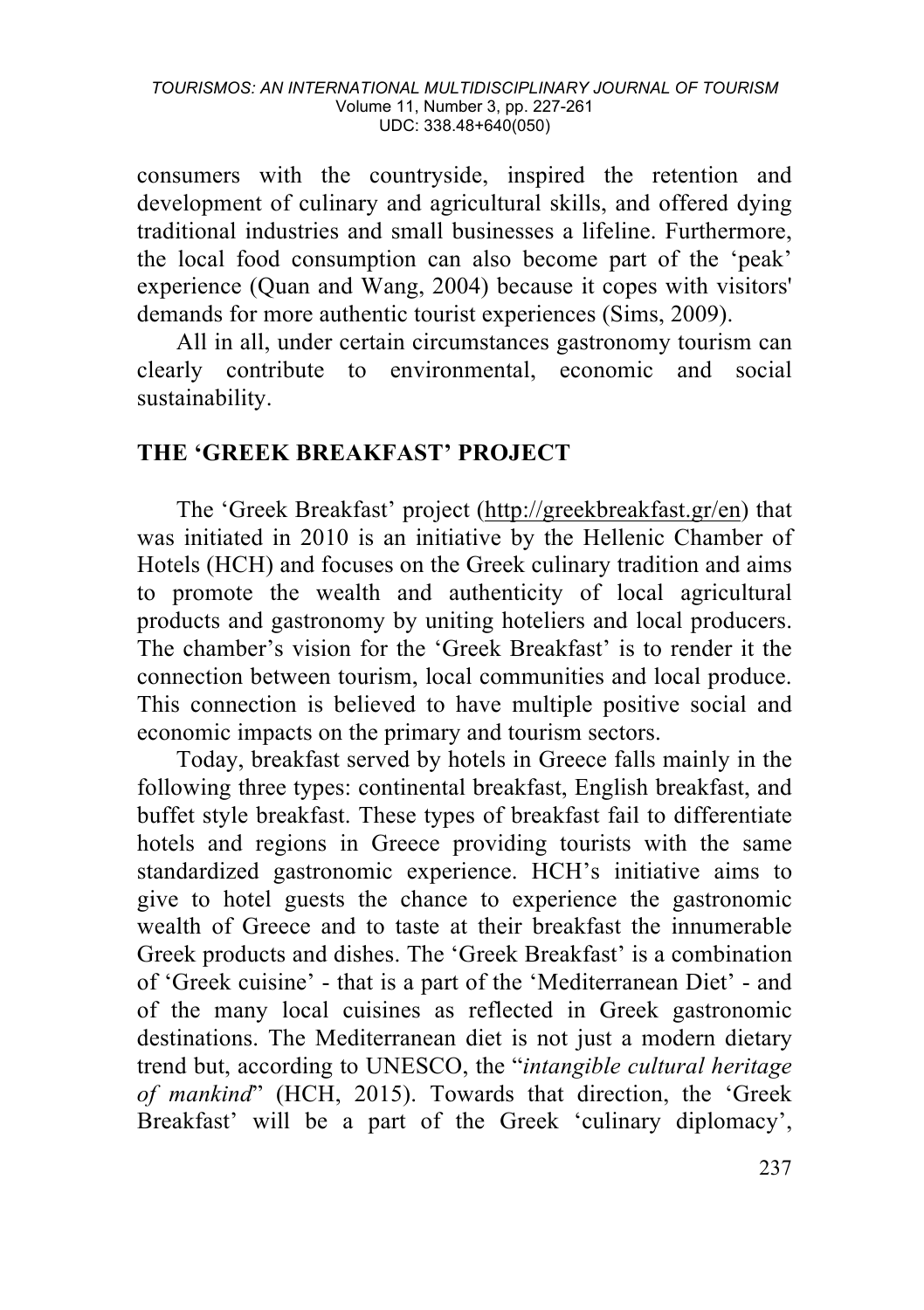contributing to the authenticity of the destination and adding value to the hotel product. The aim is to satisfy the hotel customers through the acquaintance with the local products and local cuisine of every destination in Greece. This acquaintance will be gastronomic, but also cognitive and cultural.

The initiative brings together hoteliers, chefs, farmers, producers, representatives of chambers of commerce and local governments of Greek regions**.** The challenge is for them to agree on a 'local quality pact' that would lead to the adoption of the 'Greek Breakfast' philosophy by hotels. The 'local pact' is the organizational structure set up by HCH in every region of Greece, which seeks to bring together the goods, services, people and the accumulated knowledge of the places, with the aim of highlighting local gastronomy. The main objective of the pacts is the formation of the Local Portfolio of each region. The Local Area Portfolio is composed of tangible and intangible goods, and is enriched by the human resources of each site associated with gastronomy. All culinary data (culinary history, products, foods, recipes, producers, literature, culinary personalities, culinary myths) are recorded in an open information system. Twenty nine portfolios have been completed until today (October, 2015); those of East Macedonia, Thrace, North Eastern Aegean Islands (Lesvos, Limnos) Western Macedonia (West Macedonia, Imathia), Dodecanese (Astipalea, Kos, Patmos, Rhodes), Continental Greece (Epirus, Magnesia), Thessaloniki, Crete, Cyclades (Mykonos, Naxos, Santorini, Sifnos, Tinos, Folegandros), Aegean Islands (Aegina, Skiros), Ionian Islands (Corfu, Zakynthos, Lefkada), Peloponnese, Central Greece (Evia, Fokida), Halkidiki.

The choice of ingredients is designed according to the philosophy of the 'Greek Breakfast' in order to correspond to modern consumer trends in diet (Mediterranean diet, organic products, etc.), highlight the materials and recipes of each individual area as additional local features, and utilize the elements of each area's local culture that are related to the Greek origins and history. A key element in the selection of materials and products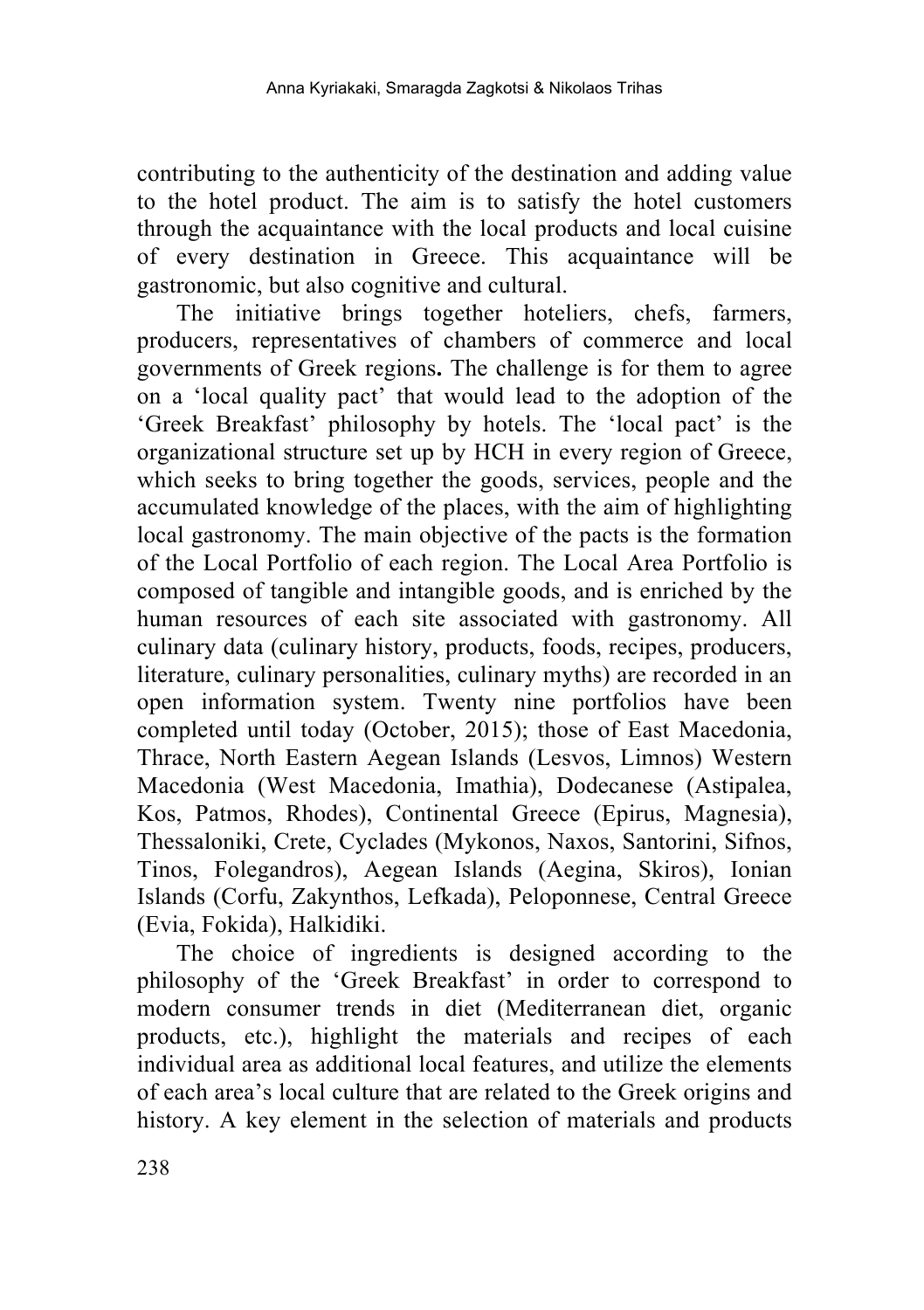for the 'Greek Breakfast' is representing in a significant percentage (not less than 50%) the productive and cultural identity of regionsdestinations, creating both diversification and added-value for the destinations. The local, regional, national and Mediterranean identity and the origin of the materials form the central element and stigma of the 'Greek Breakfast'. Products that compose the 'Greek Breakfast' are to be chosen between specific premium Greek products, e.g. Protected Designation of Origin (PDO) products, Protected Geographical Indication (PGI) products, Traditional Specialties Guaranteed (TSG) products, traditional products and organic products.

The chamber aims to establish the 'Greek Breakfast' throughout all hotels of the country. Today, the project includes 561 hotels (of all classes) and 68 local producers (October, 2015).

# **METHODOLOGY**

The purpose of the research is to investigate the relationship between local gastronomy, tourism and local economy. The research objectives and questions concerned the examination of the contribution of the use of local cuisine and traditional agricultural products by hotel accommodations. This contribution has been analyzed from different points of view, such as: a) tourism enterprises, b) tourist destinations, and c) tourist experience.

The approach of the above objectives took place through a primary survey which aimed to record the perceptions of managers of hotel accommodations which have joined the project 'Greek Breakfast' of the Hellenic Chamber of Hotels, on the program's benefits both from the point of view of companies and destinations (direct estimation) and from the point of view of tourist experiences (indirect estimation).

The survey was conducted via a quantitative approach and for this reason the questionnaire was chosen as the most appropriate tool for data collection. The quantitative survey gives the opportunity to use common questions for all respondents, thus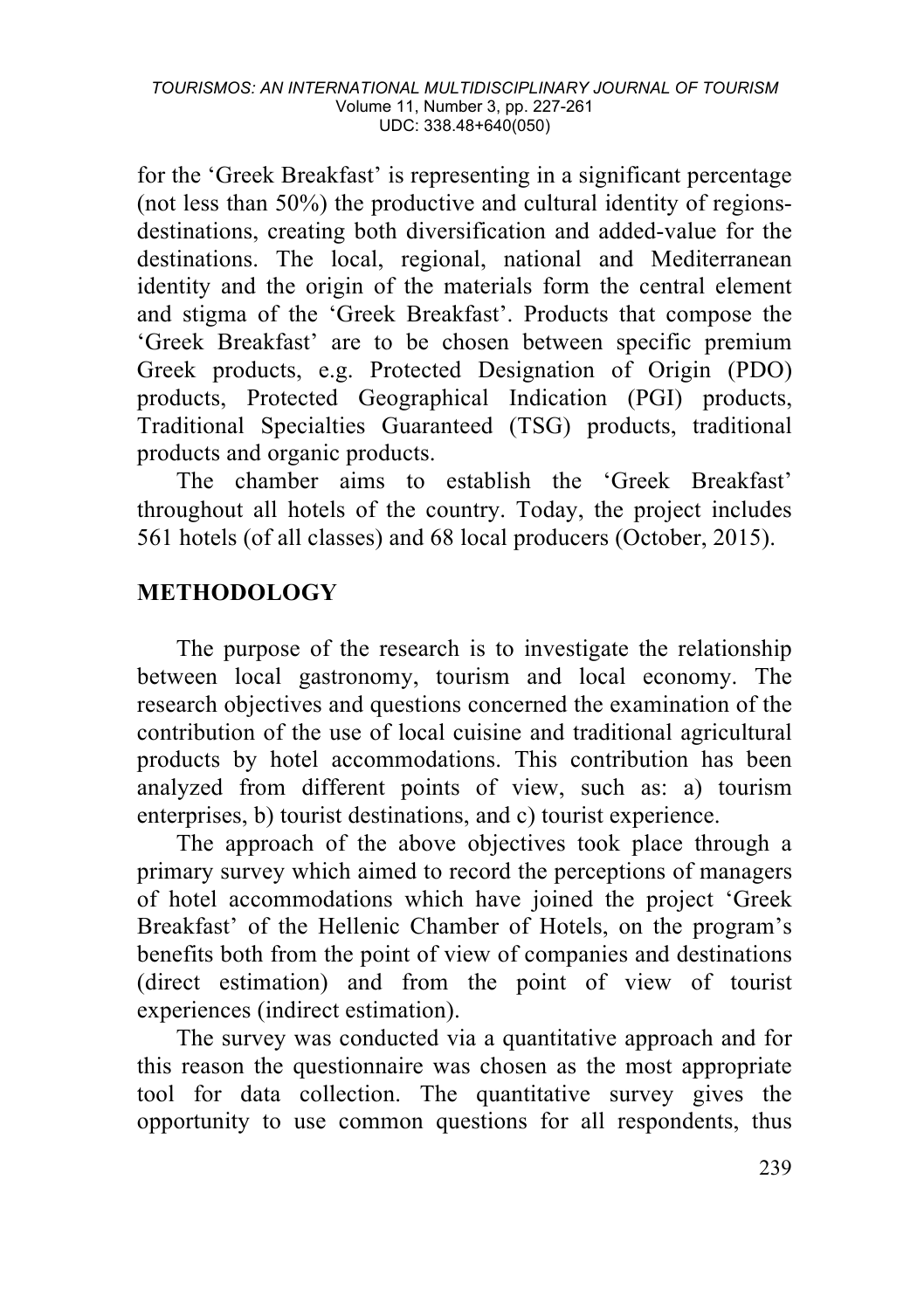enabling researchers to classify them and draw conclusions. Furthermore, the questionnaire as a research tool is characterized by high levels of reliability and validity, as researchers have limited influence to the respondents and do not affect their behavior (Bird et al, 1999).

A structured questionnaire was used for the collection of the data, which consisted of 25 questions, the vast majority of which in were close-ended ones (there was only one open-ended question). The questionnaire used a five-point Likert scale, dual and multiple choice questions, a nominal scale, etc., and was divided into four sections. The questions of the first section concerned the 'Greek Breakfast' project and its contribution to: a) hotel accommodations (image, promotion, cooperation, economic benefits, etc.), b) tourist destinations (at a cultural, economic, social and environmental level), and c) tourist experiences (enrichment, acquaintance with tradition, etc.). The next group of questions concerned the characteristics of the cooperation between hotels and local producers. The questions of the third section aimed to assess the acceptance of the program by tourists (clients of hotel enterprises) but also to provide a total evaluation of the program. The last section of the questionnaire included questions referred to the characteristics of the hotel enterprises.

The research sample included the total number of hotels which have joined the 'Greek Breakfast' project until the time period that the survey was conducted. This corresponds to 399 hotel accommodations (HCH, 2015). The questionnaire was sent by the authors to hotel accommodations via e-mail. At first, due to the nature of the survey (electronic transmission of questionnaire) a limited responsiveness was observed, thus the authors decided to resend the questionnaire. During the period March to May 2015 the questionnaire was sent to the respondents three times. Finally, a total number of 110 valid questionnaires were collected, which means a 27, 5% of the total population. Taking account of the nature and the difficulties of the survey, the percentage of the sample is considered as an acceptable one.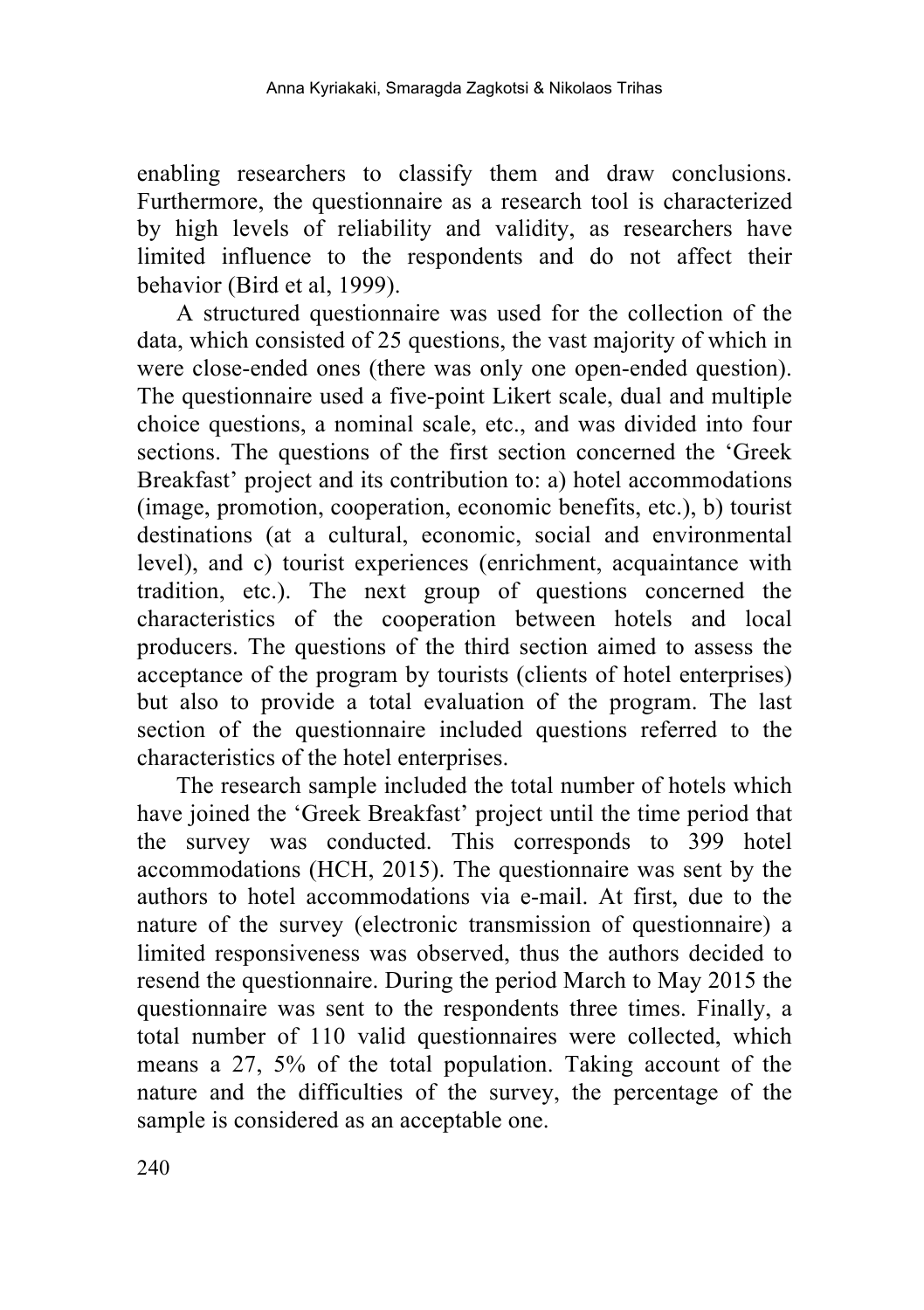The collected data were statistically analyzed using the Statistical Package for the Social Sciences (SPSS) version 22.0. The methodology adopted for the data processing, included:

- Descriptive statistic measures in order to outline the profile of the sample, the elements of the participation in the program, and the perceptions of the managers of the hotel accommodations of the benefits derived from the use of local cuisine products as part of the hotel product offered.
- Non-parametric statistic in order to investigate correlations between the characteristics of the sample and that of the 'Greek Breakfast'.

# **FINDINGS**

# **Sample's profile**

As mentioned above, a total of 110 questionnaires were collected. Table 1 presents the demographic information of the respondents. Out of the 110 hotels that participated in this survey, 22 hotels are 5-star hotels (20%), 37 hotels are 4-star ones (33.6%), 33 hotels are 3-star ones (30%), 16 hotels are 2-star one (14.5%), and just 2 of them are 1-star ones (1.8%). Consequently, hotels ranked to the upper classes are dominant in this survey. Furthermore, the vast majority (80%) of the hotels are operating as independent hotels rather than as chain hotels (20%). Concerning the type of hotels, more than half of the respondents (57.3%) are resort hotels, followed by city hotels (26.4%) and rural hotels (16.4%). Of particular interest is the data analysis on the number of beds. Specifically, almost half of the sample's hotels (46.4%) are small units with 1 to 50 beds, while big units are a minority in this survey. In terms of operation period, the percentages are almost equally divided with 51.8% being 'seasonal' hotels and 48.2% being 'all-year-round' hotels. When studying the geographical distribution of the hotels, it comes to light that the highest percentages are noted at the Prefectures which comprise the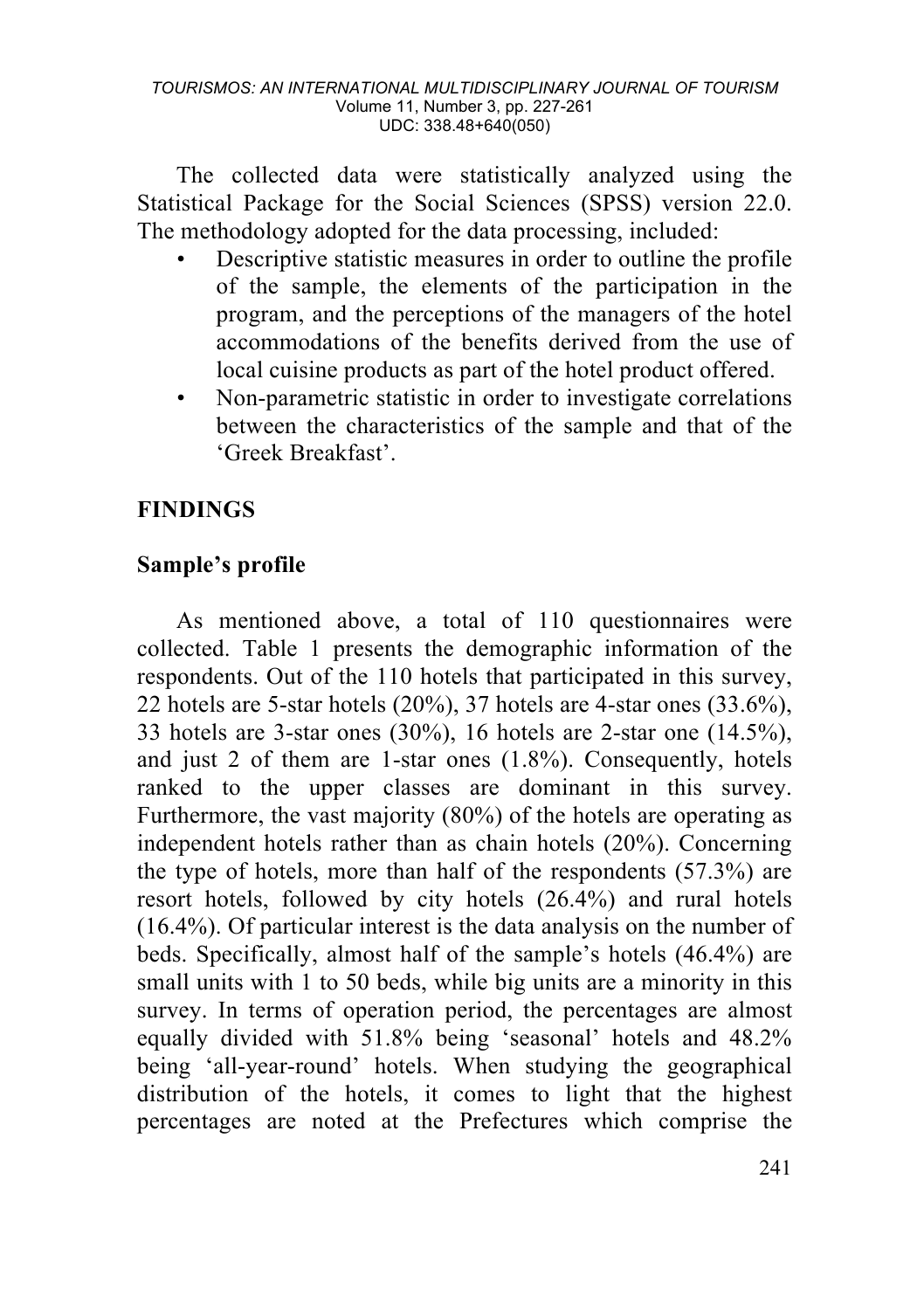backbone of the 'Greek tourism product', i.e. South Aegean (21.8%) and Crete (17.3%). In the rest of the Prefectures the corresponding percentages are limited.

|                |                           | N               | $\frac{1}{2}$ |
|----------------|---------------------------|-----------------|---------------|
| Classification | $\star$                   | $\overline{2}$  | 1.8           |
|                | $**$                      | 16              | 14.5          |
|                | $* * *$                   | 33              | 30.0          |
|                | ****                      | 37              | 33.6          |
|                | *****                     | 22              | 20.0          |
| Ownership      | Chain hotel               | 22              | 20.0          |
|                | Independent hotel         | 88              | 80.0          |
| Number of beds | $1 - 50$                  | $\overline{51}$ | 46.4          |
|                | 51-100                    | 26              | 23.6          |
|                | 101-200                   | 14              | 12.7          |
|                | 201-300                   | 6               | 5.5           |
|                | 301-500                   | 7               | 6.4           |
|                | $501+$                    | 6               | 5.5           |
| Type           | City hotel                | 29              | 26.4          |
|                | Resort hotel              | 63              | 57.3          |
|                | Rural hotel               | 18              | 16.4          |
| Period of      | All year                  | 53              | 48.2          |
| operation      | Seasonal                  | $\overline{57}$ | 51.8          |
| Prefecture     | Attica                    | 7               | 6.4           |
|                | East Macedonia and Thrace | 6               | 5.5           |
|                | North Aegean              | 4               | 3.6           |
|                | West Greece               | 5               | 4.5           |
|                | West Macedonia            | $\overline{4}$  | 3.6           |
|                | Epirus                    | $\overline{7}$  | 6.4           |
|                | Thessaly                  | 7               | 6.4           |
|                | Ionian Islands            | 6               | 5.5           |
|                | Central Macedonia         | 8               | 7.3           |
|                | Crete                     | 19              | 17.3          |

**Table 1** Respondent's profile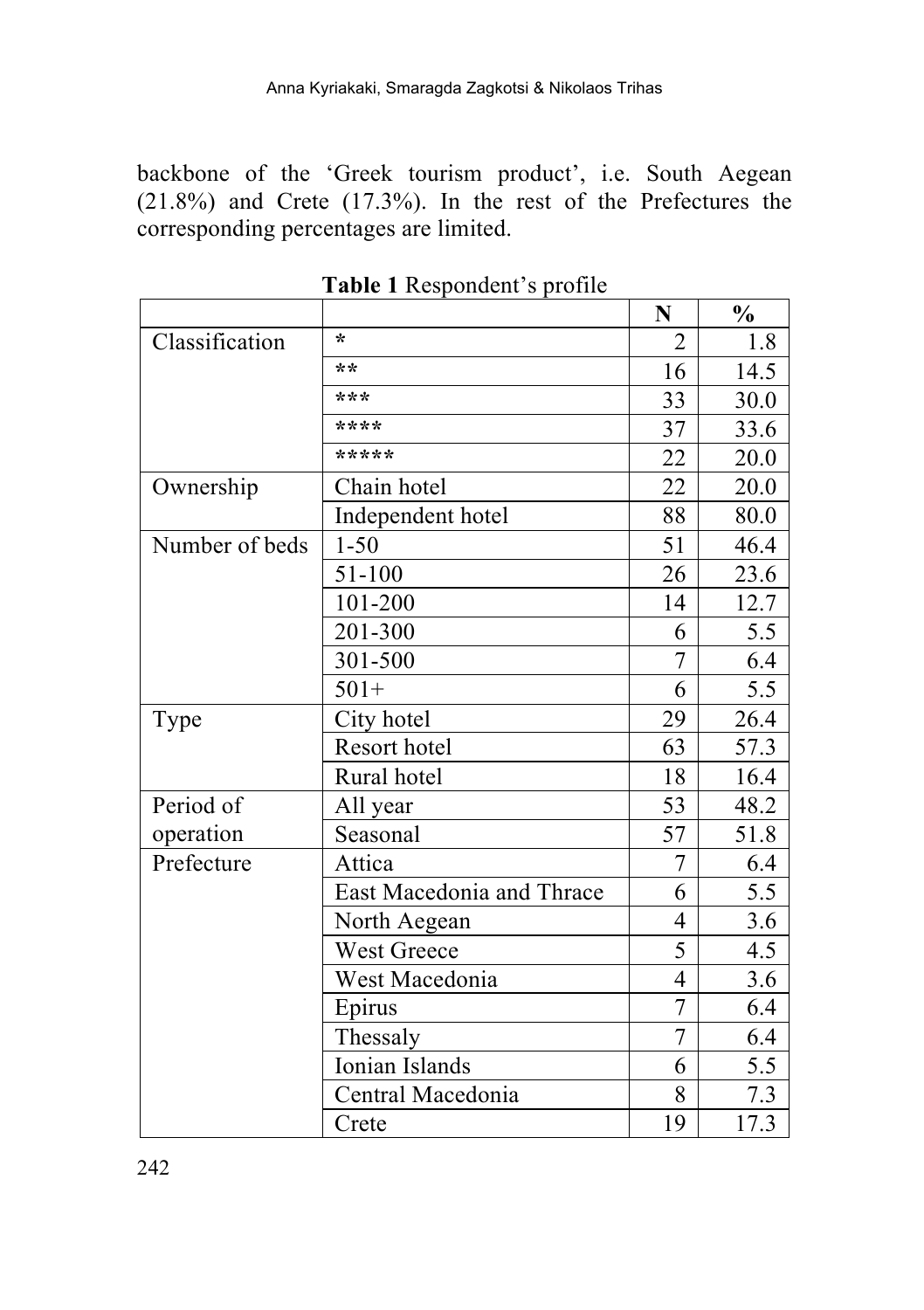#### *TOURISMOS: AN INTERNATIONAL MULTIDISCIPLINARY JOURNAL OF TOURISM* Volume 11, Number 3, pp. 227-261 UDC: 338.48+640(050)

| South Aegean   | 24  |       |
|----------------|-----|-------|
| Peloponnese    | 10  |       |
| Central Greece |     |       |
| <b>TOTAL</b>   | 110 | 100.0 |

### **The Greek Breakfast**

The Hellenic Chamber of Hotels introduced the 'Greek Breakfast' project in 2010. The vast majority of hotels (70%) participating in this study launched the project during the years 2013 to 2014 (29.1% and 40.9% respectively). The rest of them joined in 2011 (8.2%), 2012 (5.5%) and 2015 (16.4%). Apart from the 'Greek Breakfast', other types of breakfast offered to hotels' customers are mainly the 'American Breakfast' (54 hotels), followed by the 'Continental Breakfast' (49 hotels) and the 'English Breakfast' (17 hotels). A noteworthy point is that, while the majority of hotels offer more than one breakfast choices to their guests, 20 hotels are serving exclusively the 'Greek Breakfast'. The majority of those 20 hotels are independent small units with a capacity of 1 to 50 beds. Additionally, the dominant breakfast serving method adapted by the hotels is the 'buffet style' (70.9%), while other methods such as 'table d'hote' and 'a la carte' record lower percentages (10% and 6.4% respectively). In most cases, the price of the breakfast is included in the room rate (74.5%). Only 7 hotels (6.4%) do not include the price of the breakfast in the room rate, while 19.1% of the hotels apply both pricing methods – leaving the choice to their guests. Within the framework of the 'Greek Breakfast', the products that hotels have included in their menu are special products with a strong connection to the place of their production, such as: Protected Designation of Origin (PDO) products (75 hotels), Protected Geographical Indication (PGI) products (58 hotels), Traditional Specialties Guaranteed (TSG) products (38 hotels) and finally organic products (49 hotels). From this point of view, it seems that one of the main goals of the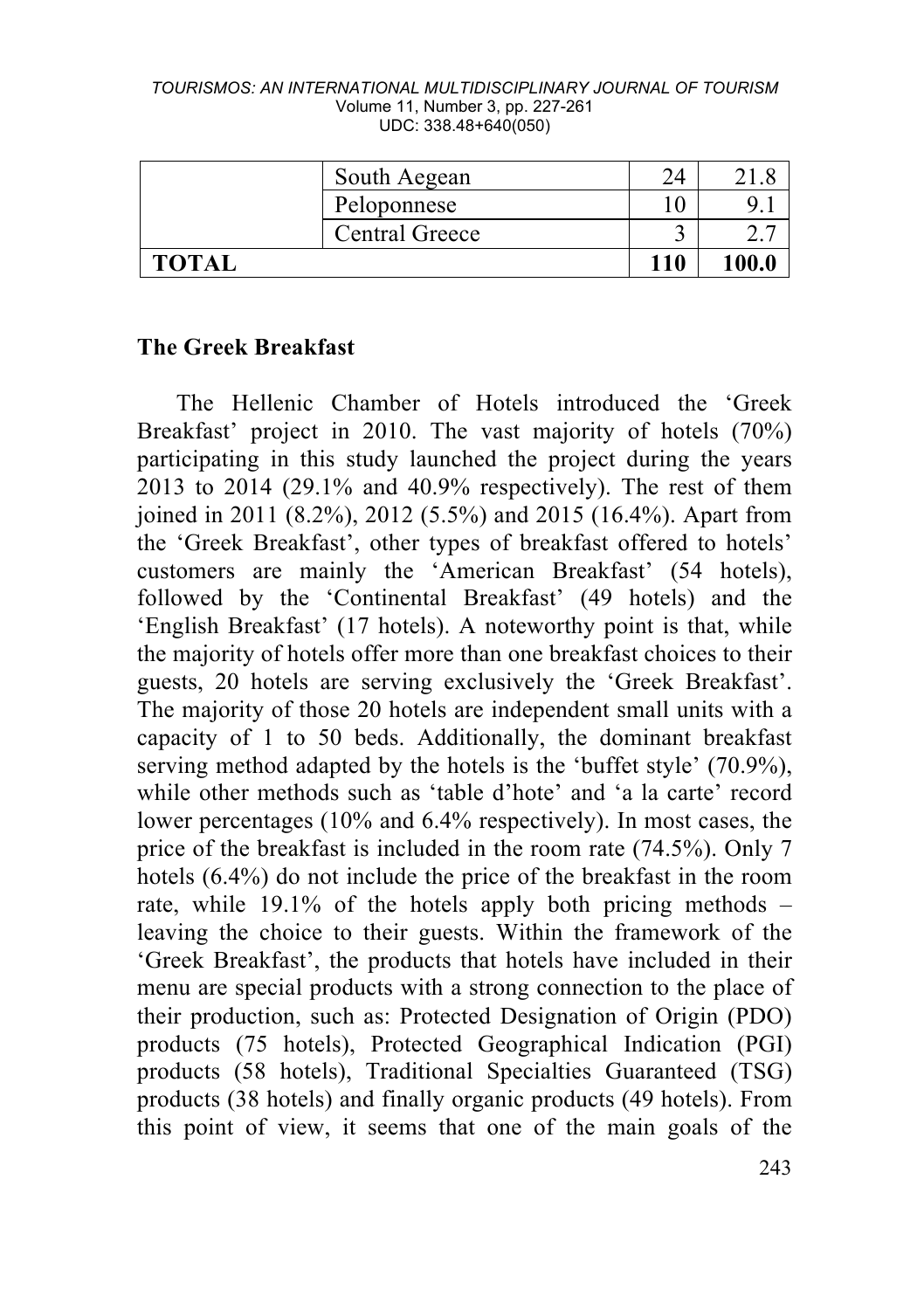Hellenic Chamber of Hotels upon launching of the 'Greek Breakfast' project – that of highlighting the materials, products and recipes of each individual area and at the same time corresponding to modern consumer trends in diet (Mediterranean diet, organic products etc.) – has been achieved.

Subsequently, the participants were asked to indicate on a scale from 1 to 5 their perceptions regarding eighteen statements concerning the contribution and the benefits of the 'Greek Breakfast'. It should be noted that all of these aspects constitute important objectives of the project, as these have been set out by the Chamber. Overall, the participants rated high most of those aspects. Specifically, 93.7% of the respondents found that the 'Greek Breakfast' contributed much or very much to the promotion of the local products and local cuisine of each region, 91.8% felt the same for the project's contribution to the promotion and enhancement of the country's culinary heritage and identity, 90.9% highlighted the contribution to the diversification and enrichment of the tourist product offered by the country, and 88.2% recognized the important contribution of the project to the exploitation of the cultural gastronomic wealth of Greece. Table 2 provides also the mean evaluation of the eighteen different aspects. It turned out, that –according to the respondents' opinion- the lowest level of project's contribution concerned the 'job creation', followed by the 'acquaintance of producers and consumers', and the 'achievement of sustainable development'.

|                                                                        | Not    | Slightly | Quite  | Much | Verv | Mean | <b>SD</b> |
|------------------------------------------------------------------------|--------|----------|--------|------|------|------|-----------|
|                                                                        | at all |          | enough |      | much |      |           |
| Creation of a<br>unique and<br>authentic<br>experience for<br>visitors | 0.0    | 2.7      | 12.7   | 30.9 | 53.6 | 4.35 | 0.808     |

**Table 2** The level of contribution of the Greek Breakfast to various aspects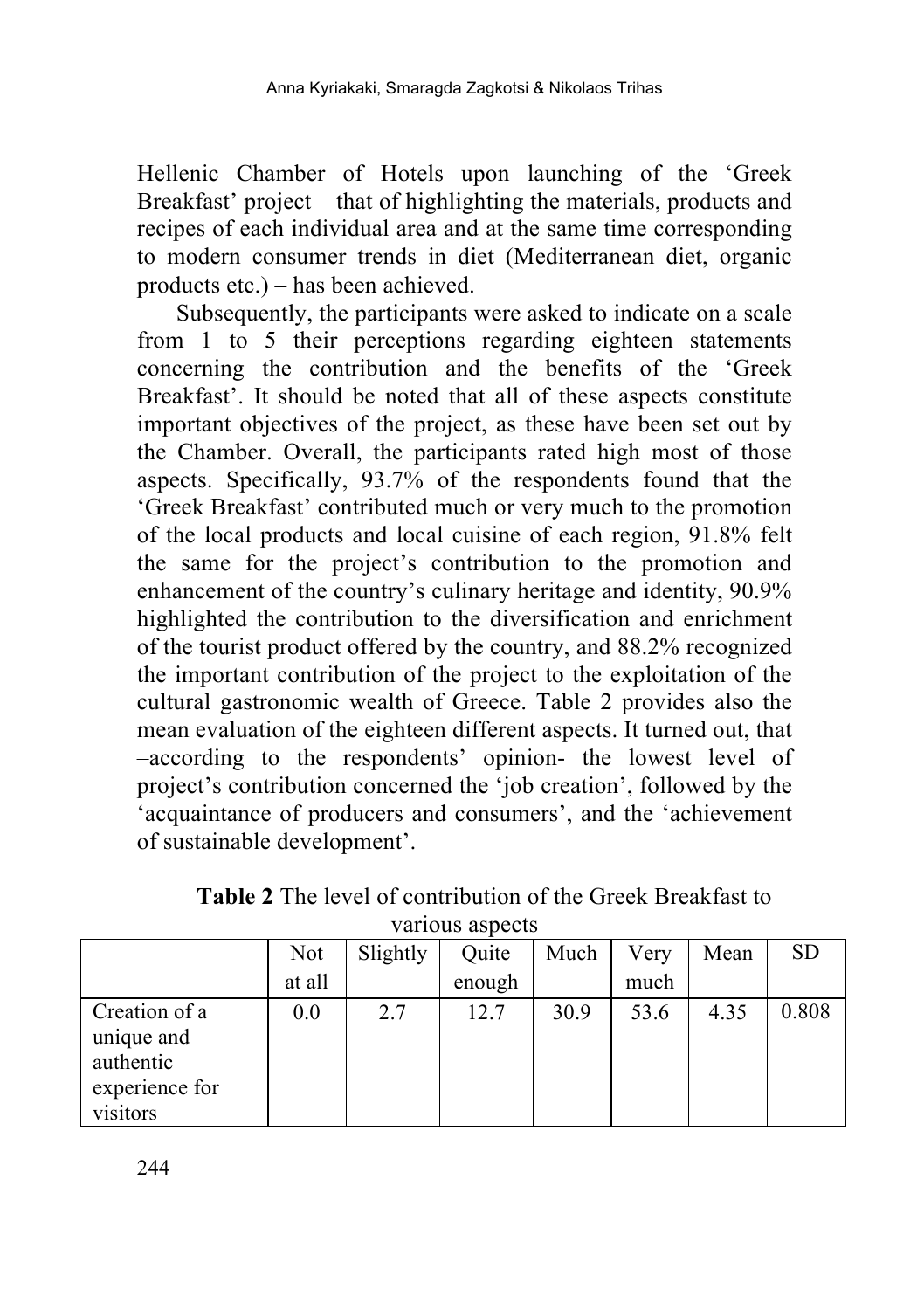#### *TOURISMOS: AN INTERNATIONAL MULTIDISCIPLINARY JOURNAL OF TOURISM* Volume 11, Number 3, pp. 227-261 UDC: 338.48+640(050)

| Diversification     | 0.0 | 0.0  | 9.1  | 32.7 | 58.2              | 4.49 | 0.660 |
|---------------------|-----|------|------|------|-------------------|------|-------|
| and enrichment of   |     |      |      |      |                   |      |       |
| the tourism         |     |      |      |      |                   |      |       |
| product offered     |     |      |      |      |                   |      |       |
| by the country      |     |      |      |      |                   |      |       |
| Promotion and       | 0.0 | 0.0  | 8.2  | 30.0 | 61.8              | 4.54 | 0.645 |
| enhancement of      |     |      |      |      |                   |      |       |
| the country's       |     |      |      |      |                   |      |       |
| culinary heritage   |     |      |      |      |                   |      |       |
| and identity        |     |      |      |      |                   |      |       |
| Visits to           | 0.9 | 1.8  | 23.6 | 31.8 | 41.8              | 4.12 | 0.896 |
| production          |     |      |      |      |                   |      |       |
| premises of local   |     |      |      |      |                   |      |       |
| products and        |     |      |      |      |                   |      |       |
| familiarization     |     |      |      |      |                   |      |       |
| with traditional    |     |      |      |      |                   |      |       |
| production          |     |      |      |      |                   |      |       |
| method              |     |      |      |      |                   |      |       |
| Diversification     | 0.0 | 3.6  | 17.3 | 40.9 | 38.2              | 4.14 | 0.829 |
| and promotion of    |     |      |      |      |                   |      |       |
| specific            |     |      |      |      |                   |      |       |
| characteristics and |     |      |      |      |                   |      |       |
| competitive         |     |      |      |      |                   |      |       |
| advantage of        |     |      |      |      |                   |      |       |
| destinations        |     |      |      |      |                   |      |       |
| Promotion of        | 0.9 | 0.0  | 5.5  | 26.4 | 67.3              | 4.59 | 0.681 |
| local products and  |     |      |      |      |                   |      |       |
| local cuisine of    |     |      |      |      |                   |      |       |
| each region         |     |      |      |      |                   |      |       |
| Enhancement of      | 0.0 | 2.7  | 14.5 | 29.1 | $\overline{53.6}$ | 4.34 | 0.827 |
| local producers     |     |      |      |      |                   |      |       |
| Enhancement of      | 0.9 | 3.6  | 19.1 | 29.1 | 47.3              | 4.18 | 0.930 |
| local economy       |     |      |      |      |                   |      |       |
| Acquaintance of     | 4.5 | 12.7 | 29.1 | 33.6 | 20.0              | 3.52 | 1.090 |
| producers and       |     |      |      |      |                   |      |       |
| consumers           |     |      |      |      |                   |      |       |
| Stimulation of      | 0.9 | 6.4  | 23.6 | 41.8 | 27.3              | 3.88 | 0.916 |
| links between       |     |      |      |      |                   |      |       |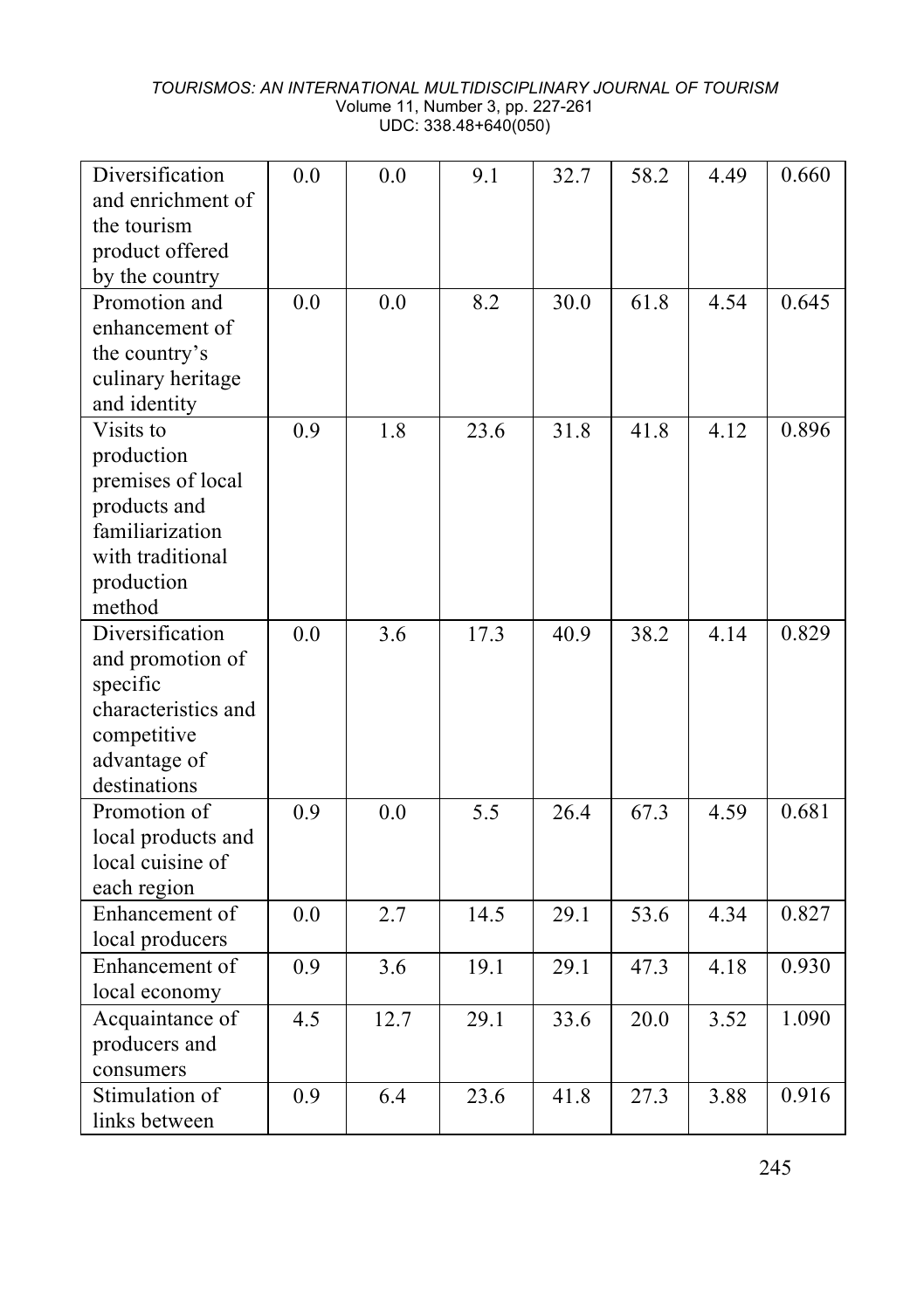| hotel businesses    |     |      |      |      |      |      |       |
|---------------------|-----|------|------|------|------|------|-------|
| and local           |     |      |      |      |      |      |       |
| producers           |     |      |      |      |      |      |       |
| (collaboration      |     |      |      |      |      |      |       |
| between primary     |     |      |      |      |      |      |       |
| and tertiary        |     |      |      |      |      |      |       |
| sector)             |     |      |      |      |      |      |       |
| Preservation of     | 0.0 | 4.5  | 30.0 | 38.2 | 27.3 | 3.88 | 0.865 |
| traditional ways /  |     |      |      |      |      |      |       |
| processes of        |     |      |      |      |      |      |       |
| production          |     |      |      |      |      |      |       |
| In the exploitation | 0.0 | 0.0  | 11.8 | 37.3 | 50.9 | 4.39 | 0.692 |
| of the cultural     |     |      |      |      |      |      |       |
| gastronomic         |     |      |      |      |      |      |       |
| wealth of Greece    |     |      |      |      |      |      |       |
| Change of           | 0.0 | 1.8  | 11.8 | 34.5 | 51.8 | 4.36 | 0.763 |
| tourism             |     |      |      |      |      |      |       |
| entrepreneurs'      |     |      |      |      |      |      |       |
| attitudes towards   |     |      |      |      |      |      |       |
| quality             |     |      |      |      |      |      |       |
| Development of      | 0.0 | 1.8  | 14.5 | 39.1 | 44.5 | 4.26 | 0.774 |
| gastronomic         |     |      |      |      |      |      |       |
| tourism and other   |     |      |      |      |      |      |       |
| alternative forms   |     |      |      |      |      |      |       |
| of tourism          |     |      |      |      |      |      |       |
| Achievement of      | 0.9 | 4.5  | 35.5 | 38.2 | 20.9 | 3.74 | 0.874 |
| sustainable         |     |      |      |      |      |      |       |
| development         |     |      |      |      |      |      |       |
| Attraction of       | 0.9 | 11.8 | 22.7 | 34.5 | 30.0 | 3.81 | 1.027 |
| more qualitative    |     |      |      |      |      |      |       |
| tourists            |     |      |      |      |      |      |       |
| Job creation        | 3.6 | 20.0 | 36.4 | 23.6 | 16.4 | 3.29 | 1.078 |
| Promotion of a      | 0.9 | 1.8  | 16.4 | 35.5 | 45.5 | 4.23 | 0.853 |
| healthy and         |     |      |      |      |      |      |       |
| Mediterranean       |     |      |      |      |      |      |       |
| diet                |     |      |      |      |      |      |       |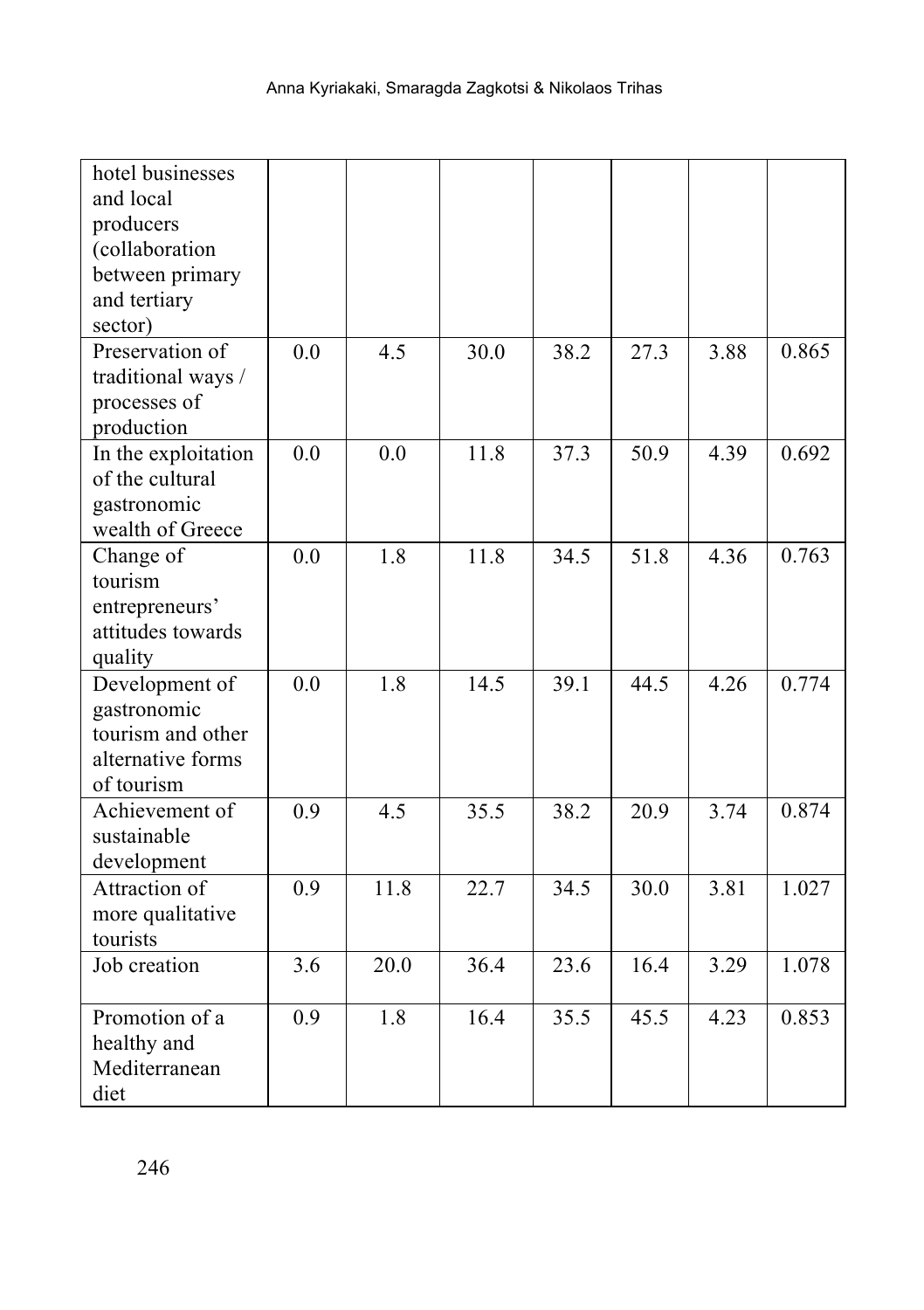#### *TOURISMOS: AN INTERNATIONAL MULTIDISCIPLINARY JOURNAL OF TOURISM* Volume 11, Number 3, pp. 227-261 UDC: 338.48+640(050)

The application of ANOVA to investigate the significant effects of the demographic characteristics of the responding hotels (classification, ownership, number of beds, type, period of operation, prefecture) on their ratings of the eighteen aspects of the contribution of the 'Greek Breakfast' (see Table 2), revealed some statistically significant effects in a number of cases. In particular, the *classification* appeared to have some influence on respondents' perceptions of the project's contribution to 'the diversification and enrichment of the tourism product offered by the country'  $(p=0.003)$ , 'the diversification and promotion of the specific characteristics and the competitive advantage of destinations' (p=0.037), 'the development of gastronomic tourism and other alternative forms of tourism' (p=0.023), 'the achievement of sustainable development' (p=0.020), and 'the attraction of more qualitative tourists<sup> $\dot{p}$ </sup> ( $p=0.001$ ). In all cases, the managers of 5-star units tend to be more negative than the managers of lower rating hotels (1-star and 2-star). However, this finding is not very reliable because of the low representation of 1-star hotels in the sample (2 hotels). Moreover, the *ownership* seems to affect managers' perceptions of the contribution of the 'Greek Breakfast' to 'the enhancement of local producers' (p=0.001), with the managers of chain hotels being more positive than the ones of independent hotels. The *type of hotel* (city, resort, rural) is another factor that appears to influence managers' feelings about the benefits of the 'Greek Breakfast', mainly regarding its contribution to 'the diversification and enrichment of the tourism product offered by the country' (p=0.049), 'the enhancement of local producers'  $(p=0.016)$ , 'the exploitation of the cultural gastronomic wealth of Greece' (p=0.024), 'the change of tourism entrepreneurs' attitudes towards quality' (p=0.015), and 'the development of gastronomic tourism and other alternative forms of tourism' (p=0.026). The managers of the resort hotels evaluated these aspects more positively than the managers of rural hotels, who differentiated slightly, whereas the managers of city hotels differentiated even further. Following that, some significant effects  $(p<0.05)$  were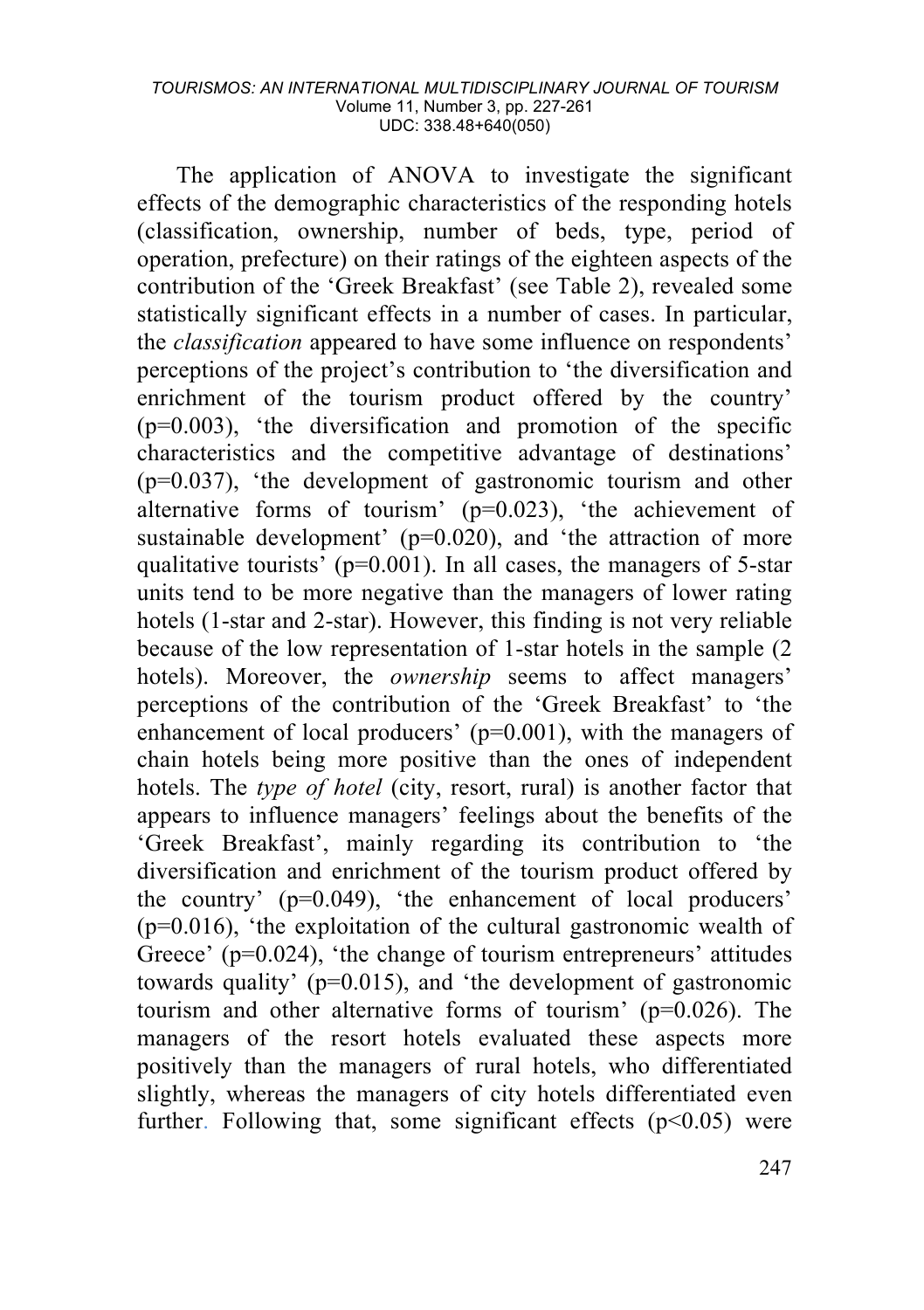detected concerning the managers' perceptions of hotels with a different *period of operation* (all-year-round and seasonal). More specifically, the aspects with these significant effects are 'the diversification and enrichment of the tourism product offered by the country' (p=0.006), 'the promotion and enhancement of the country's culinary heritage and identity' (p=0.011), 'the promotion of the local products and local cuisine of each region'  $(p=0.010)$ , 'the enhancement of local producers' (p=0.006), 'the enhancement of local economy' ( $p=0.000$ ), 'the acquaintance of producers and consumers' (p=0.036), and last but not least 'the exploitation of the cultural gastronomic wealth of Greece' (p=0.002). The managers of seasonal hotels rated these aspects more positively than the managers of the hotels operating all-year-round. Finally, significant effects  $(p=0.040)$  were recorded in the perceptions of managers from hotels with different *numbers of rooms*, especially as regards the contribution of the 'Greek Breakfast' to 'the development of gastronomic tourism and other alternative forms of tourism'. It is interesting to say that the managers of very small hotels (1-50 rooms) and those of very large units (more than 300 rooms) are more positive towards this aspect than all the other managers representing hotel units with 51-300 rooms.

In the next question, the respondents were asked to evaluate the possible benefits for their hotels from the use of the 'Greek Breakfast' project on a scale from 1 (not important) to 5 (extremely important) (Table 3). In most cases, the perceptions of the managers seem to be quite restrained and neutral. They mention that the most important benefit from their participation in the project is the 'diversification and enrichment of the product they offer' (Mean=4.26), followed by the 'increased customer satisfaction' (Mean=4.23), and the 'improved image and reputation of their enterprise' (Mean=4.15). Other benefits that the respondents recognize as quite important or very important for their hotels are the 'promotion of their hotels through the Hellenic Chamber of Hotels' promotional actions (website, social media, exhibitions, etc.)' (Mean=3.93), the 'competitiveness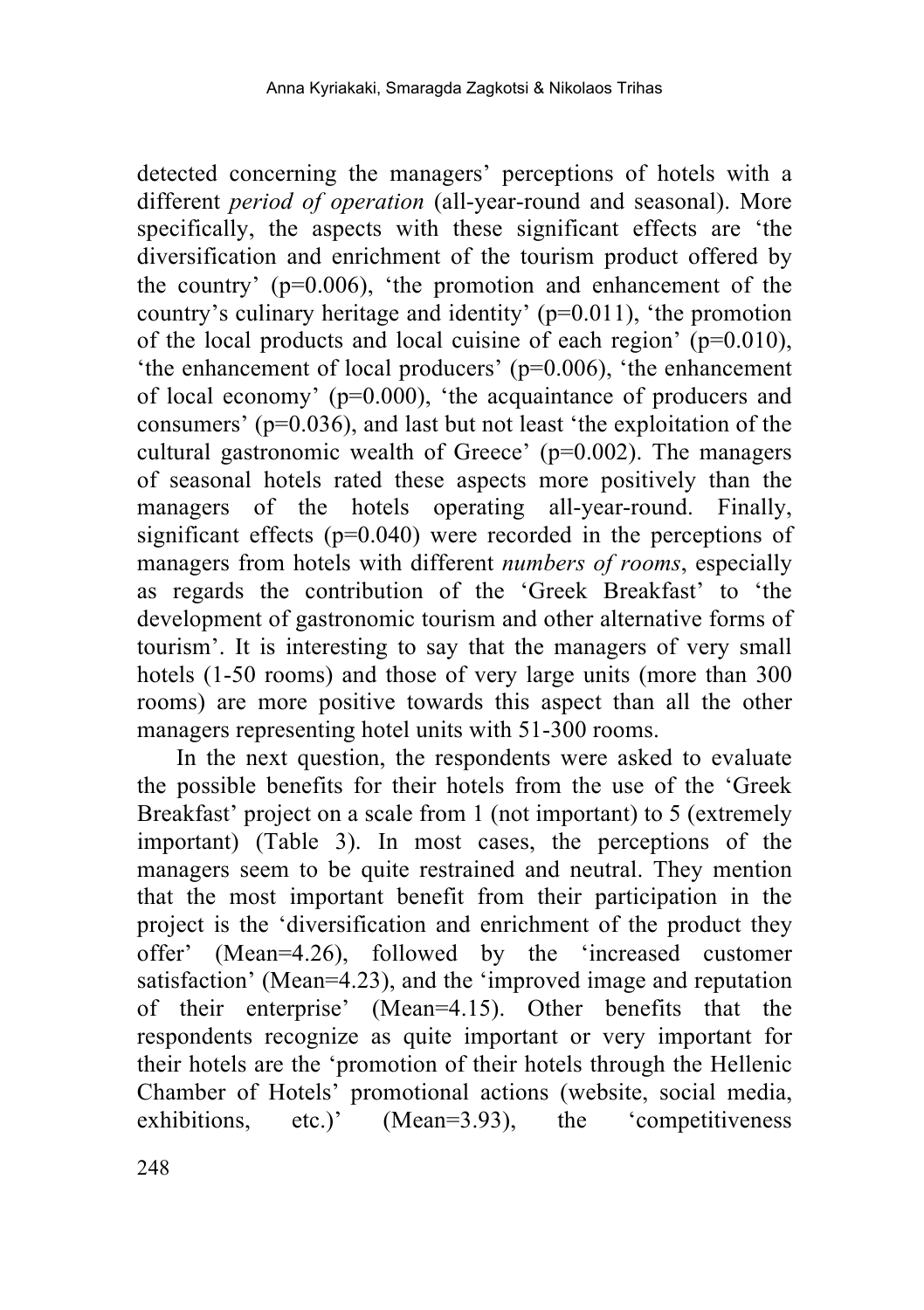reinforcement' (Mean=3.89), the 'attraction of new customers of culinary interest' (Mean=3.58), the 'customer loyalty' (Mean=3.51) and the 'increased bookings' (Mean=3.25). On the other hand, it seems that they do not feel the same about the 'cost reduction' (Mean=2.46) and the 'creation of new partnerships with tour operators' (Mean=2.91), which they rate lower than the other aspects. However, some of the respondents mentioned that it is still early to evaluate the benefits, as they joined the project recently (2015) and for that reason they are cautious in their answers.

Moreover, some significant effects  $(p<0.05)$  were detected concerning the respondents' evaluation of various benefits for their hotels by their participation in the 'Greek Breakfast' project (Table 3). Specifically, 5-star units tend to be more negative regarding the 'increased bookings' ( $p=0.000$ ) and 'customer loyalty' ( $p=0.026$ ). Independent hotels rate the 'customer loyalty' (p=0.042) higher than chain hotels, while the opposite occurs in the 'attraction of new customers of culinary interest' (p=0.038). The number of rooms also appeared to have some influence on respondents' perceptions of the project's benefits for their hotels, namely 'increased bookings' (p=0.048), 'customer loyalty' (p=0.001), and 'better promotion through the Hellenic Chamber of Hotels' promotional actions' (p=0.006). With regard to 'increased bookings' and 'customer loyalty', all respondents consider these to be quite considerable benefits for their hotels. Nevertheless, it seems that in both cases the managers of the very small units (1-50 rooms) are the most positive (Mean=3.57 and Mean=3.92 respectively), in contrast to the managers of units with 201-300 rooms who have the most negative perceptions (Mean=2.50 in both cases). Furthermore, while all other respondents consider that they can benefit remarkably from the promotion of their hotels through the Chamber's promotional activities, the managers of the very large units of more than 500 rooms disagree (Mean=2.83). A significant difference (p=0.044) was also recorded in the perceptions of different types of hotels regarding the cost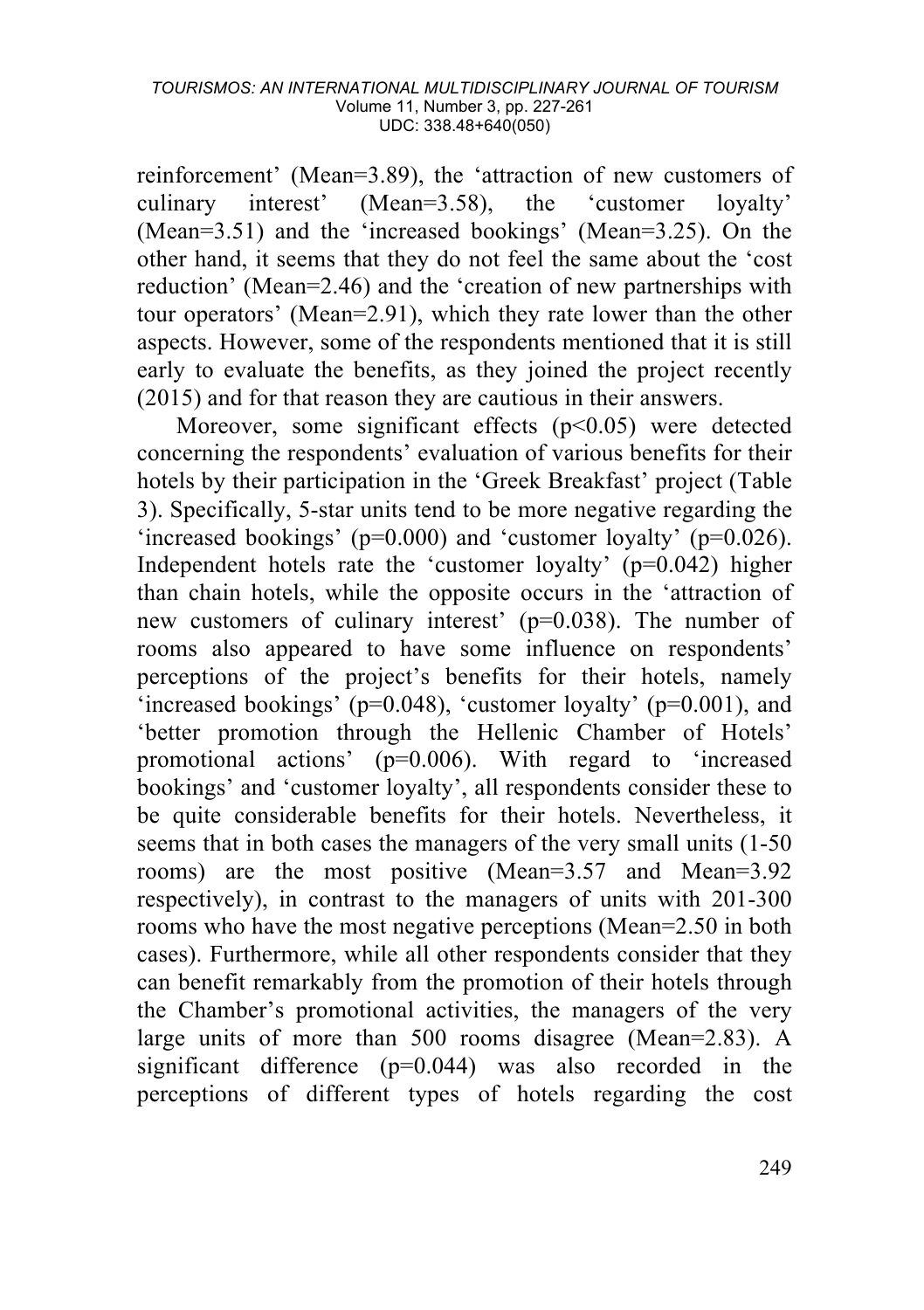reduction, with rural hotels being much more negative than resort hotels.

|                              |                  |          | $\sim$    |         |       |      |           |
|------------------------------|------------------|----------|-----------|---------|-------|------|-----------|
|                              | Not              | A little | Quite     | Very    | Extre | Mean | <b>SD</b> |
|                              | importa          | importa  | important | importa | mely  |      |           |
|                              | nt               | nt       |           | nt      | impor |      |           |
|                              |                  |          |           |         | tant  |      |           |
| Competitiveness              | 0.0              | 5.5      | 27.3      | 40.0    | 27.3  | 3.89 | 0.871     |
| reinforcement                |                  |          |           |         |       |      |           |
| Image                        | 0.0              | 1.8      | 19.1      | 40.9    | 38.2  | 4.15 | 0.792     |
| improvement                  |                  |          |           |         |       |      |           |
| and reputation               |                  |          |           |         |       |      |           |
| creation for the             |                  |          |           |         |       |      |           |
| enterprise                   |                  |          |           |         |       |      |           |
| Diversification              | 0.0              | 0.0      | 14.5      | 44.5    | 40.9  | 4.26 | 0.700     |
| and enrichment               |                  |          |           |         |       |      |           |
| of the hotel                 |                  |          |           |         |       |      |           |
| product offered<br>Increased | 1.8              | 20.9     | 43.6      | 17.3    | 16.4  | 3.25 | 1.027     |
| bookings                     |                  |          |           |         |       |      |           |
| Customer                     | $\overline{1.8}$ | 16.4     | 32.7      | 27.3    | 21.8  | 3.51 | 1.064     |
| loyalty                      |                  |          |           |         |       |      |           |
| Increased                    | 4.5              | 22.7     | 45.5      | 15.5    | 11.8  | 3.07 | 1.020     |
| turnover                     |                  |          |           |         |       |      |           |
| Cost reduction               | 26.4             | 29.1     | 24.5      | 11.8    | 8.2   | 2.46 | 1.232     |
|                              |                  |          |           |         |       |      |           |
|                              | 0.9              | 13.6     | 32.7      | 31.8    | 20.9  | 3.58 | 0.999     |
| Attract new<br>customers of  |                  |          |           |         |       |      |           |
| culinary interest            |                  |          |           |         |       |      |           |
| Increase                     | 0.0              | 1.8      | 13.6      | 44.5    | 40.0  | 4.23 | 0.750     |
| customer                     |                  |          |           |         |       |      |           |
| satisfaction                 |                  |          |           |         |       |      |           |
| Creation of new              | 10.9             | 28.2     | 30.9      | 19.1    | 10.9  | 2.91 | 1.162     |
| partnerships                 |                  |          |           |         |       |      |           |
| with tour                    |                  |          |           |         |       |      |           |
| operators                    |                  |          |           |         |       |      |           |
| <b>Better</b>                | 1.8              | 10.9     | 18.2      | 30.9    | 38.2  | 3.93 | 1.081     |
| promotion of                 |                  |          |           |         |       |      |           |

**Table 3** The benefits for the hotels from the Greek Breakfast project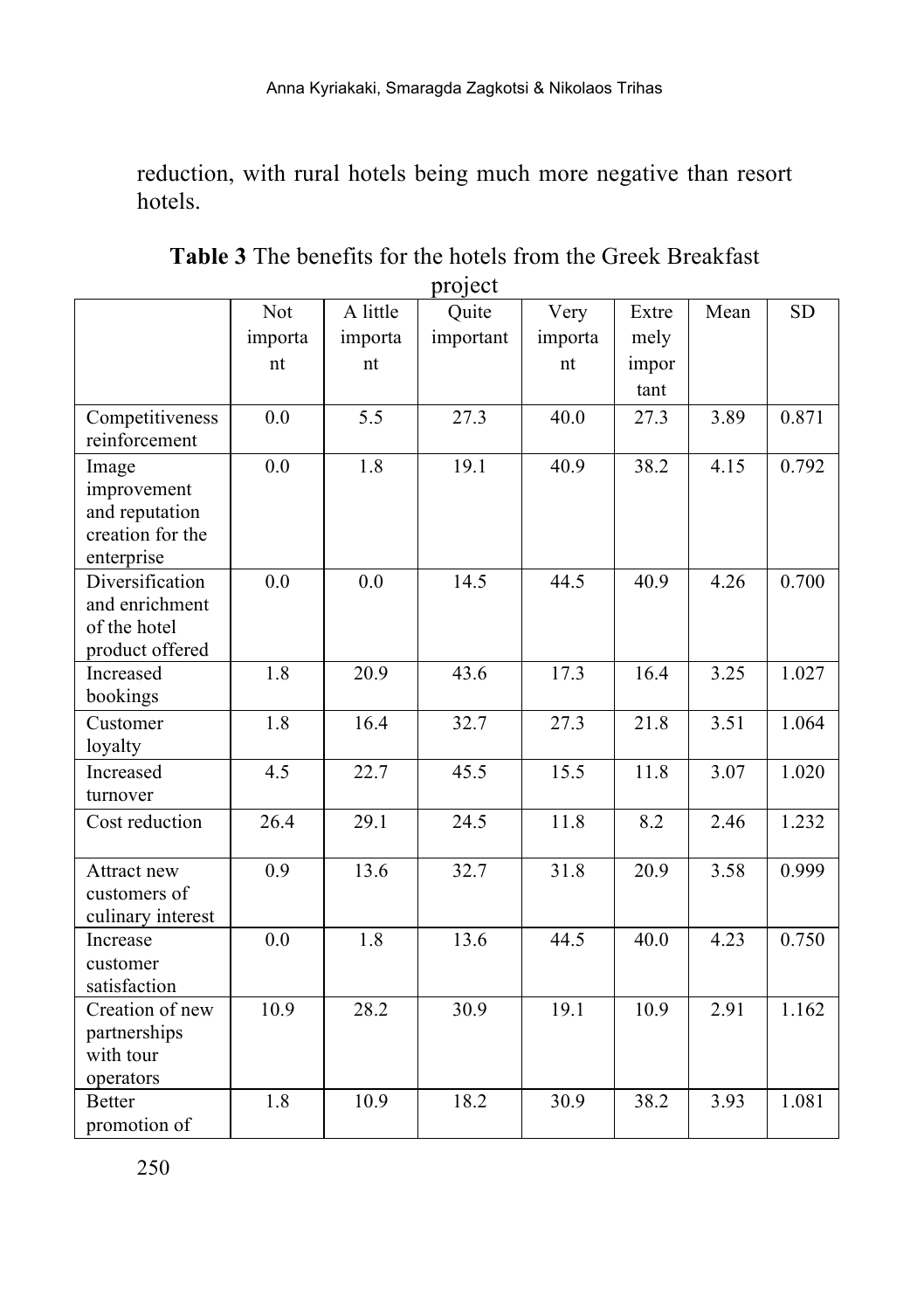#### *TOURISMOS: AN INTERNATIONAL MULTIDISCIPLINARY JOURNAL OF TOURISM* Volume 11, Number 3, pp. 227-261 UDC: 338.48+640(050)

| the hotel      |  |  |  |  |
|----------------|--|--|--|--|
| through the    |  |  |  |  |
| promotional    |  |  |  |  |
| actions of the |  |  |  |  |
| Hellenic       |  |  |  |  |
| Chamber of     |  |  |  |  |
| Hotels         |  |  |  |  |

#### **Cooperation between hotels and local producers**

One of the major objectives of the 'Greek Breakfast' project, as it was set by their initiators, is the promotion of the wealth and authenticity of local agricultural products and gastronomy by uniting hoteliers and local producers. This connection is believed to have multiple positive social and economic impacts on the primary and tourism sector. In this section, the questions to the hotel managers focused on their cooperation with local producers. More than half of the participants  $(53.6\%)$  argued that they cooperate with the local producers not only for the supply of the necessary raw materials for the 'Greek Breakfast', but also for the rest of their hotel's food services. The participants were then asked to evaluate on a scale of 1 (unsatisfactory) to 5 (completely satisfactory) their cooperation with local producers. The majority of the hotel managers rated this relationship as 'satisfactory' or 'completely satisfactory' (mean=3.90, std. deviation=0.856). However, most of the participants reported that they face multiple problems in their cooperation with local producers. Such problems are the high prices of the products (reported by 64 hotels), less quantity than required (44 hotels), delivery times (28 hotels), product quality (12 hotels), and other cooperation problems (8 hotels). Only 14 respondents stated that they do not face any problem with local producers. Yet, it is quite interesting that many hotels (46.4%) reported that they their synergy with local producers has moved to the next level, as they cooperating with them for the improvement of the production process and the packaging of their products. Moreover, 47 respondents reported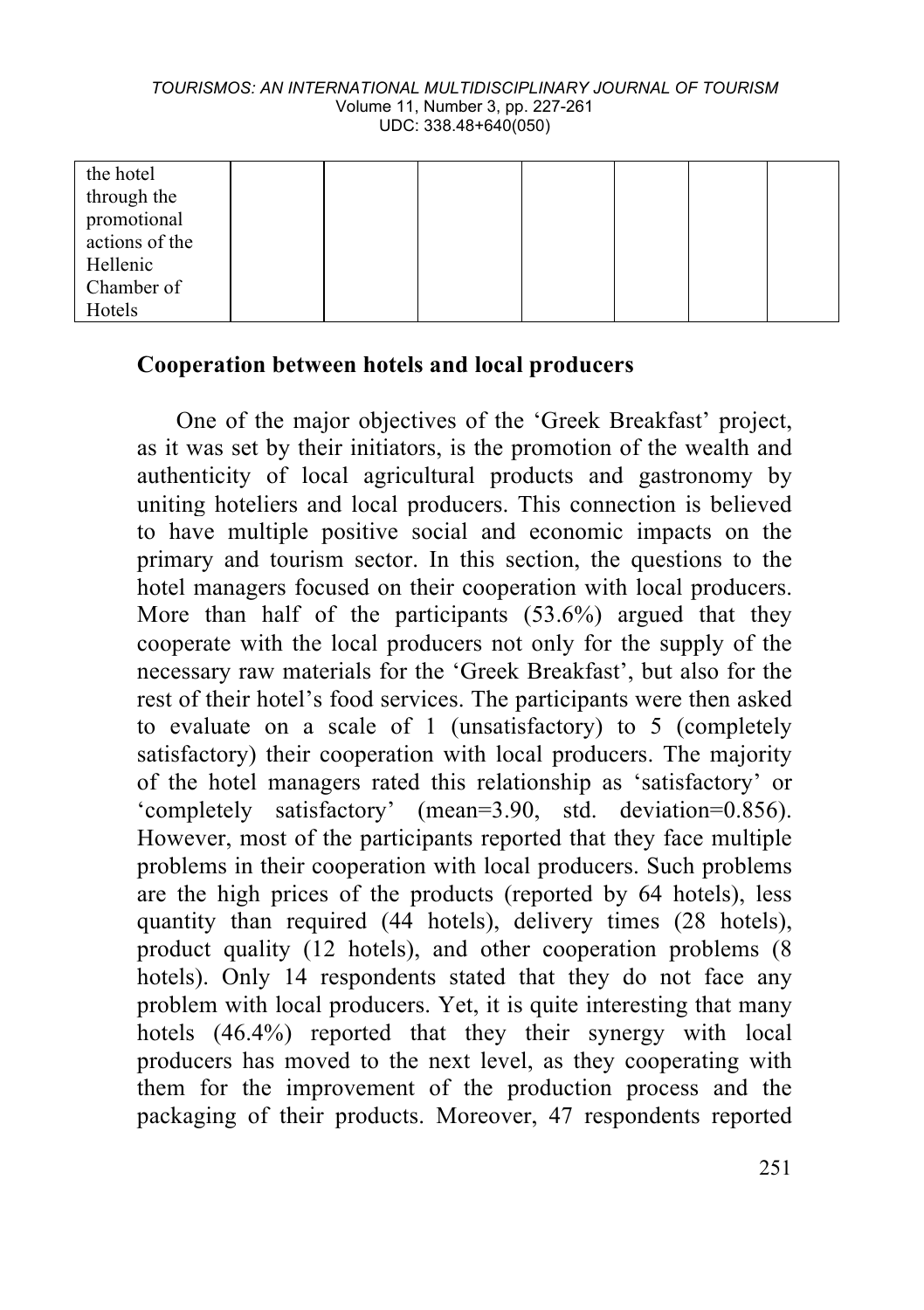that they have established in their hotels an exhibition of local agricultural products offered in their 'Greek Breakfast'. That means that local producers significantly increase the chances of making their products known to visitors.

## **Acceptance of 'Greek Breakfast' from customers**

Another interesting subject that was investigated in this research is the level of acceptance of the 'Greek Breakfast' by hotel customers, as this will partly affect the success of the whole project. Impressively, the results are very promising as more than half (51.1%) of the sample's 90 hotels which offer the 'Greek Breakfast' to their customers along with other types of breakfast (American, Continental and English) reported that the percentage of their customers who choose the 'Greek Breakfast' for their breakfast ranges from 76 to 100%. In 31.1% of the hotels this percentage ranges from 51 to 75%, while in 13.3% of the hotels the percentage falls and ranges from 26 to 50%. The smaller percentages (0-25%) are recorded only in 4.4% of the hotels (4 units). In addition, 56.4% of customers who tasted the 'Greek Breakfast' place it now as their first choice. Furthermore, the respondents stated that 73.6% of their clients expressed an interest to purchase products they tasted in the 'Greek Breakfast'. In conclusion, we can see that on the one side the acceptance of the 'Greek Breakfast' among customers is high, and on the other side it has created a secondary demand for local agricultural products. In fact, local producers have earned a very effective 'shop window' for their products.

#### **Success of the project and proposals for improvement**

In the last section of the survey, participants were asked to express their perceptions of, judgments, or feelings about the overall performance and success of the 'Greek Breakfast' project, based on their personal experience so far. It turned out that the majority of them (95.5%) agree that the project achieves its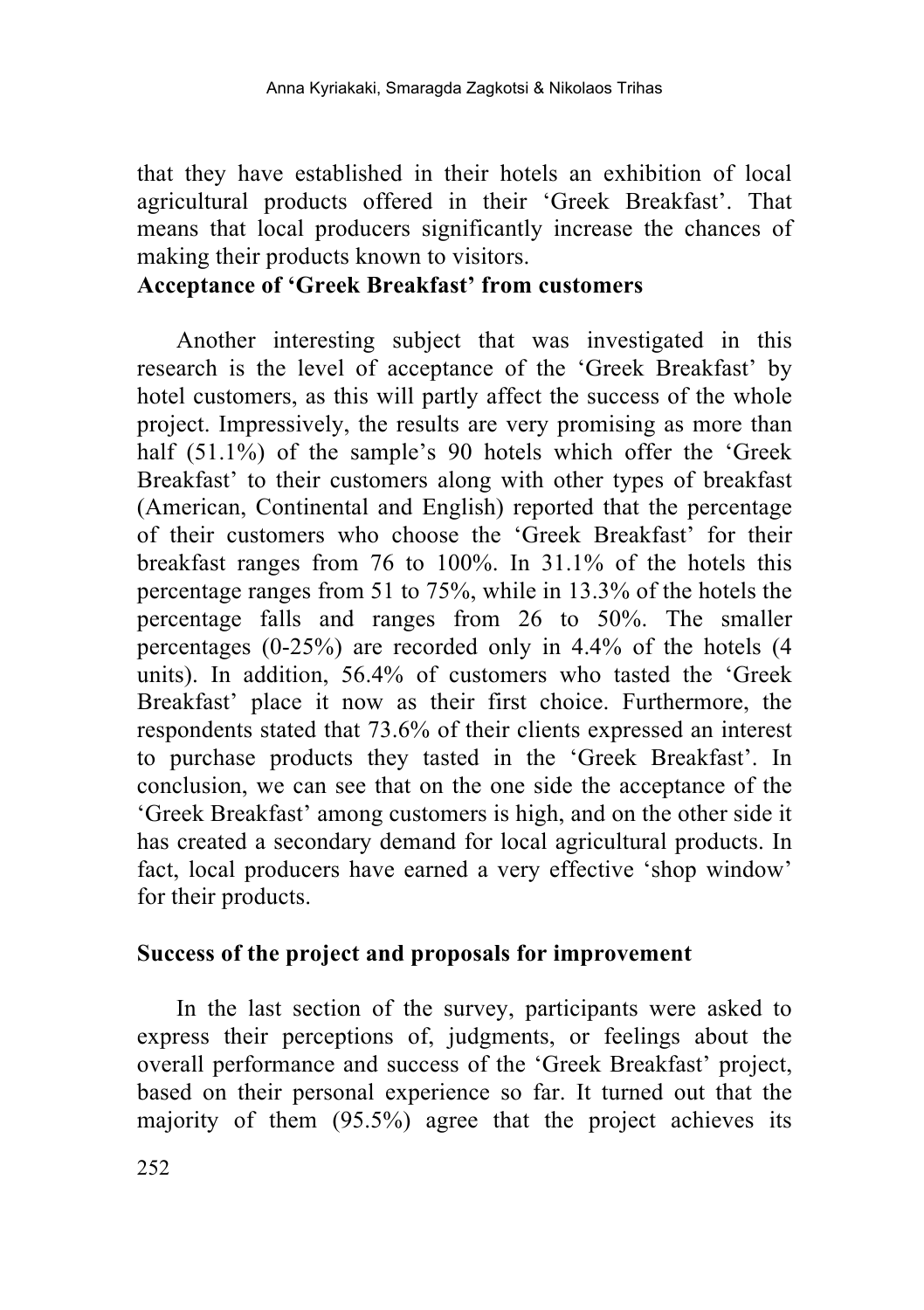objectives, as they have been set out by the Hellenic Chamber of Hotels. Nevertheless, while most of the respondents argue that the project is an excellent initiative, they also underlined some critical points where the project falls short. First of all, one main weakness of the project is identified in the control process. As one participant claims: "*There is a lack of control mechanisms. Some hotels joined the project for advertising purposes, whithout actually serving the 'Greek breakfast'. There is a need for continuous monitoring and evaluation of the participating hotels*". Another major problem of the project, reported by many of the respondents, concerns the promotion and advertising of the participating hotels and the overall project by the Hellenic Chamber of Hotels. They suggest that a greater emphasis should be put in the communication of the project to tourism markets abroad, tour operators, inbound and domestic tourists, in order to become an international recognizable brand. "*Nowadays, there is just a simple reference to the 'Greek Breakfast', which does not mean anything in the international culinary scene*", as one of the participants stated. Towards that direction, it seems that there is a lack of synergy between the Hellenic Chamber of Hotels and the Greek National Tourism Organisation, according to another respondent. A third major problem highlighted by many of the participants in the survey is the cost of raw materials. "*It is imperative that suppliers (local producers) lower their prices in order to offer more Greek agricultural products in our breakfast, as we are fighting to keep our high quality standards in our services together with a low operational cost, offering our customers value for their money*" a manager argued. Another participant mentioned the need of a better synergy between suppliers (primary production) and hotels (tertiary production). "*Unfortunately suppliers are taking advantage of the demand for their products by refusing to cooperate in wholesale and prefering retail prices, and also they are not interested in ideas and suggestions of different presentation or packaging of their products in order to become more attractive, easier to carry and more competitive with those of other areas*" he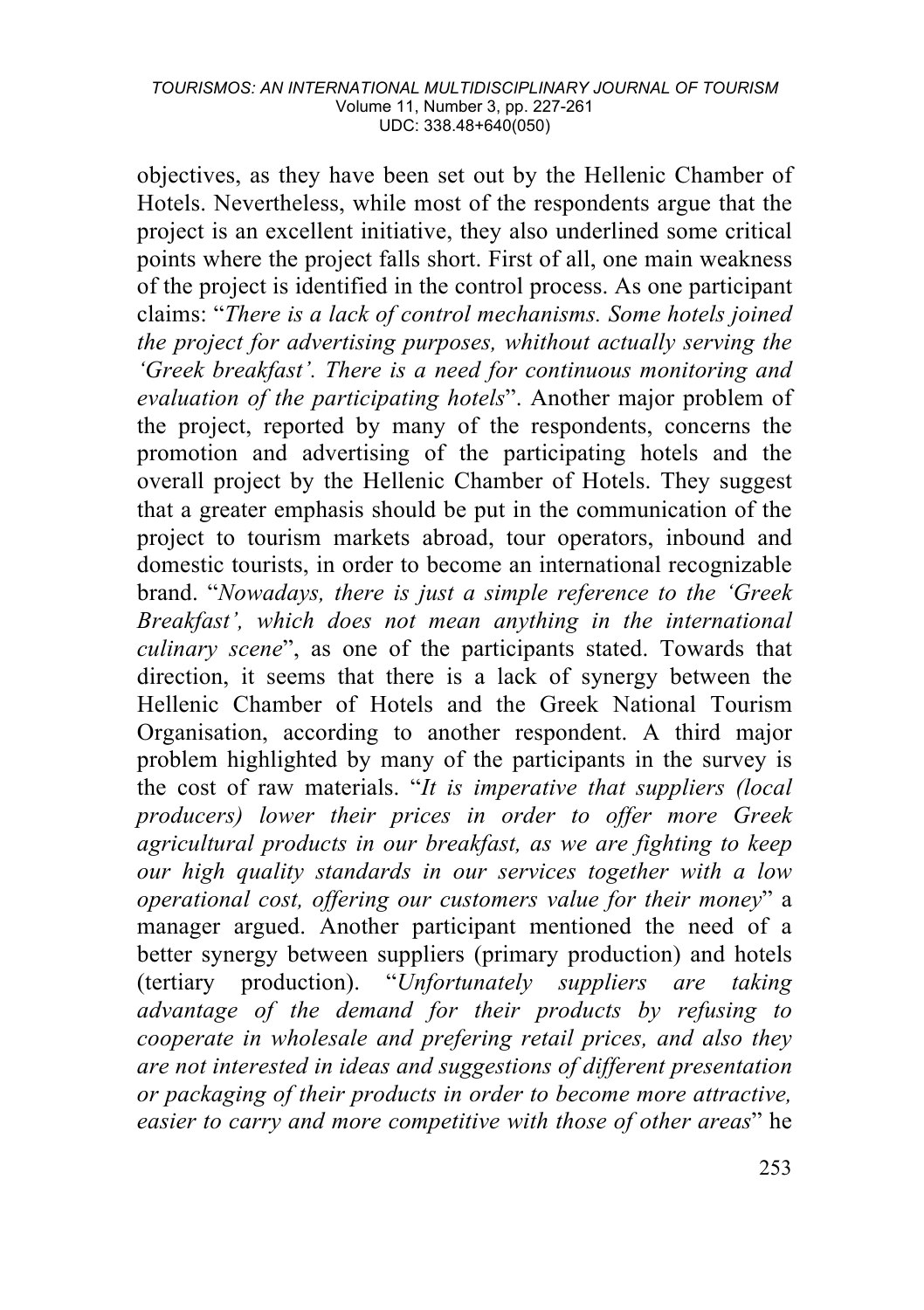said. Other identified problems refer to the "*quite complicated process to join the project*" and the need for "*inclusion of the 'Greek Breakfast' in a broader culinary context, where the visitor except of the Greek breakfast has the ability to taste local dishes in the tavernas and restaurants, visit local producers, etc. in the nearby surrounding area of the hotel*". Finally, a reference was also made to the lack of a legislative framework to strengthen the whole effort, as "*anything local or handmade is prohibited by the health service*". "*There is an imperative need for an immediate change in the law by the Hellenic Food Authority, a pending issue that has existed since 2011*", a participant commented.

Subsequently, respondents were asked to select among a number of suggestions, the ones they regard as crucial for the future success of the project. 83 of them agreed that the effective cooperation between all stakeholders involved (hoteliers, local producers, local authorities, chambers, local community, etc.) is very important. A good value for money from local producers is also important according to 77 respondents. Furthermore, 69 of them highlighted the need for extroversion and promotion of the project in international tourism markets (participation in exhibitions, conferences, web, etc.). According to 62 participants, the participation in the project by the majority of the Greek hotels is another crucial factor for the success of the project. In addition, 57 participants consider that it is important to educate (via training seminars) the staff working in breakfast about the products and their quality in order to highlight them during their contact to customers. 53 managers also believe that the Hellenic Chamber of Hotels should provide more incentives to convince hoteliers join the project. Finally, some further suggestions include the need for recognition of the project by tour operators, the need for implementation of more strict criteria for the selection of hotels that will participate in the project – "*what is the meaning of the Greek Breakfast in an 'all inclusive' hotel?*" a participant wondered – and finally, the need to highlight the Greek PDO / PGI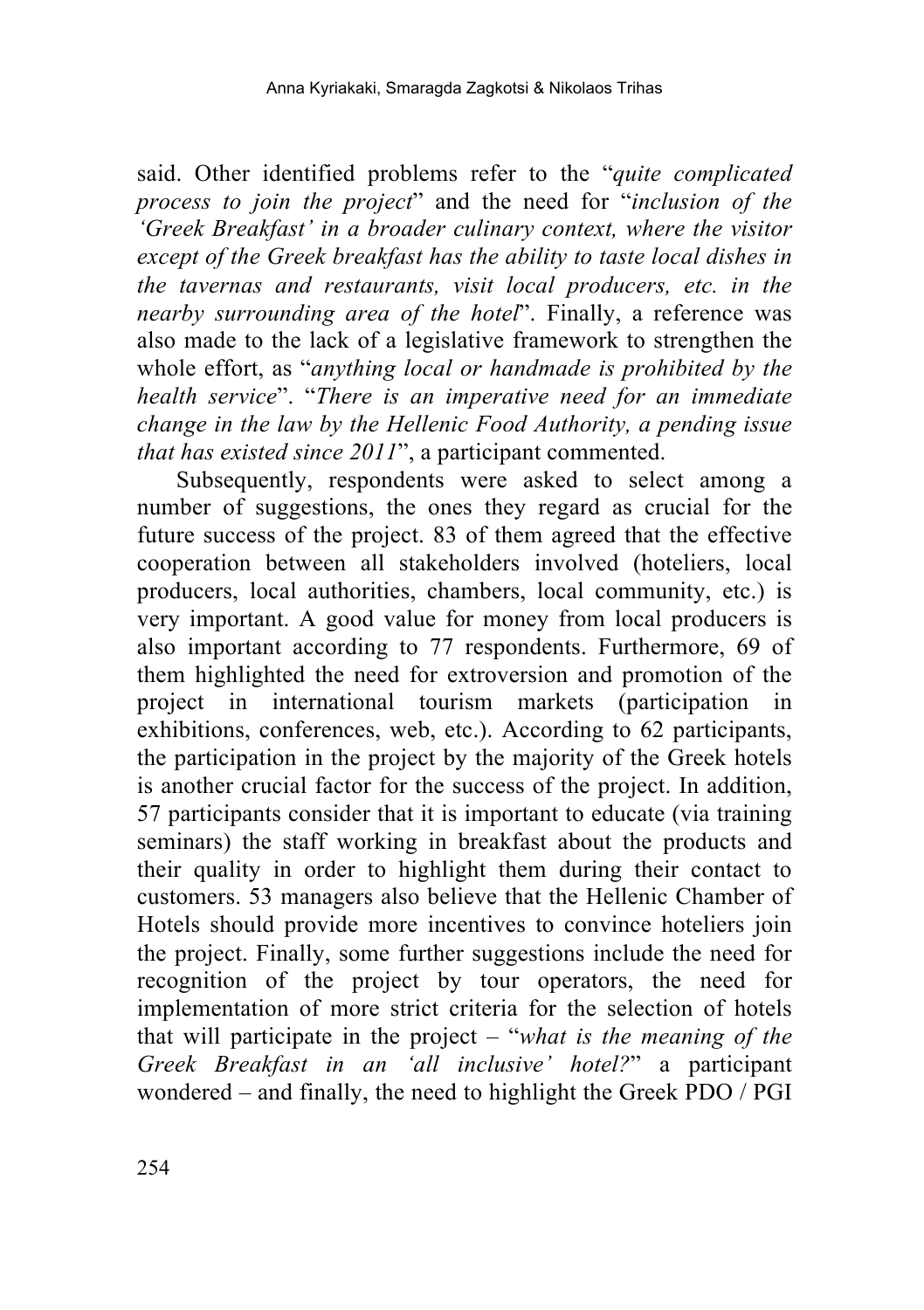/ TSG products in Greek restaurants abroad in order to achieve a better branding.

### **CONCLUSION**

Eating is a necessity of life and as that an inextricable part of every holiday experience, in which every tourist takes part independently of their motives and tourist activities. Over the last few decades, food has become the ideal sign of tourism consumption. Typical/ authentic products of local cuisine act as pull factors, motivating tourists to visit a destination. For this reason, a number of regions use gastronomy as a crucial element of their tourism promotional strategy.

The findings of the survey confirm the evidence of previous researches that the development of gastronomy tourism can have significant benefits for both tourists and tourism destinations (Bessiere, 1998; Green and Dougherty, 2009; Kivela and Crotts, 2006; Quan and Wang, 2003; Sims, 2009). From the findings, it comes to light that gastronomy tourism as it embodied in 'Greek Breakfast' project, has a pivotal role to the creation of unique and authentic experiences. It offers to tourists the opportunity to savor traditional food, explore the culinary habits of the local people and increase their knowledge about local food products. In a sense, gastronomy permits tourists to take a glimpse of the past of a region and understand the tradition and its history in a better way. Thus, it can cultivate a strong cultural connection between hosts and guests. Visitors find themselves in a unique place, take part with all their senses in an exceptional – not an ordinary – tourist experience which marks their memories with local tastes. This process is crucial not only for the evaluation of the total tourist experience but also for the evaluation of our everyday life and the effort to find meaning in it (Steiner and Reisinger, 2006).

Moreover, the research revealed that the benefits from the 'Greek Breakfast' project are also crucial for tourist destinations.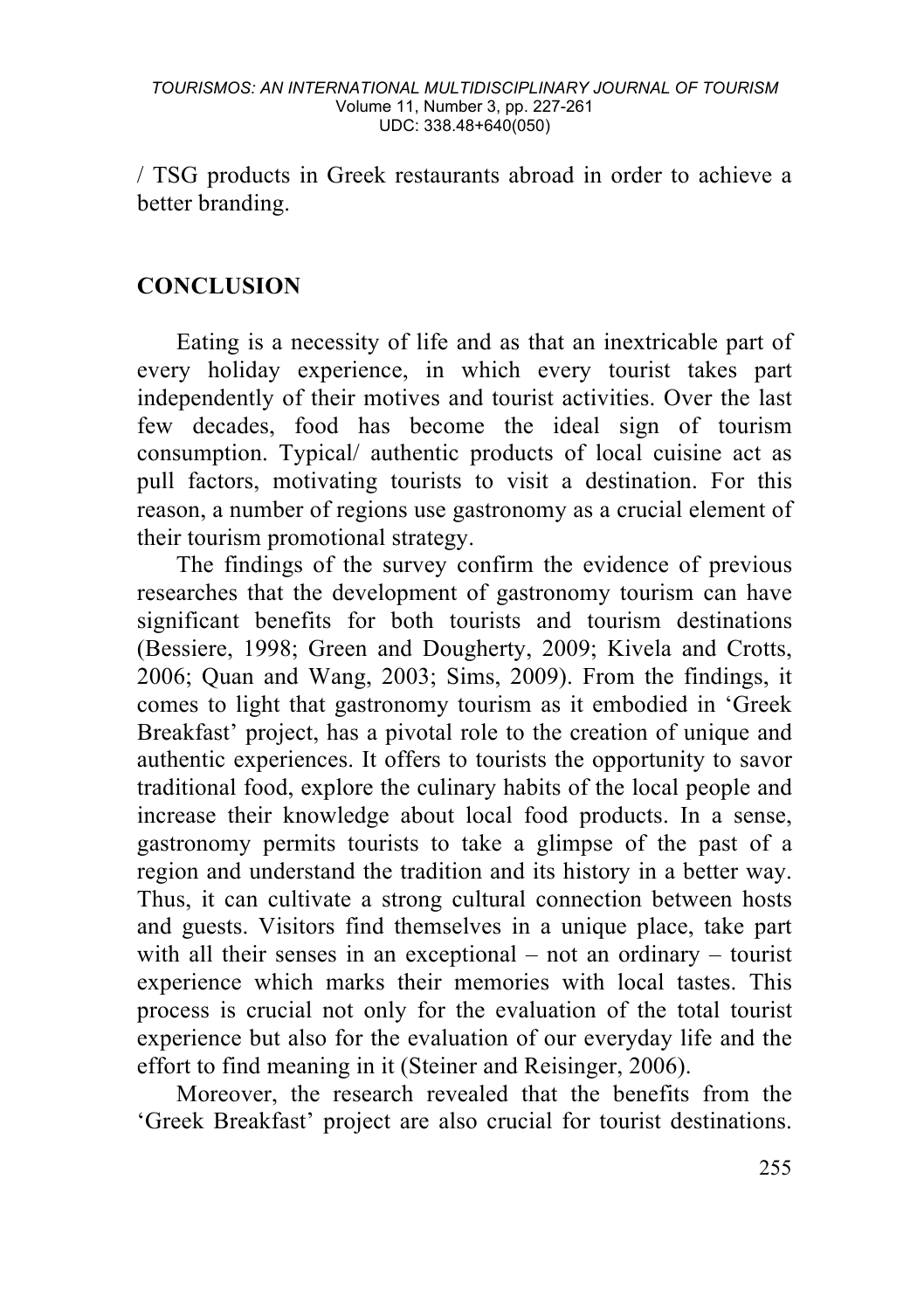For the economy of a destination, this means establishing a strong relationship between tourism and local agricultural production. Gastronomy tourism adds value to local products, supports local producers and encourages them to continue their traditional economic activities, connects local stakeholders, boosts the recycling of financial resources and reinforces the local economies. Moreover, it is obvious from the survey that gastronomy tourism constitutes a destination's competitive advantage, as it is a pull factor that increases both the number and the 'quality' of tourists. There are multiple benefits for tourism enterprises offering gastronomy tourism products and adopting practices like the 'Greek Breakfast' project. First of all, they can offer an enriched and diversified tourism product to their customers, which is a crucial factor for the increase of their satisfaction. Additionally, gastronomy tourism helps tourism enterprises to improve their image, develop a competitive advantage and expand their reputation as innovative and forward-thinking enterprises.

According to the vast majority of tourism enterprises which joined the 'Greek Breakfast', the project has achieved its main objectives. Still, efforts must be made to overcome some issues which slow down its effectiveness. The identified problems of the project are distinguished into two groups. The first one focuses on the relationship between hotels and local producers. As it seems, local producers were not ready to respond professionally to this new activity; as a result problems some problems were faced, which were related to the prices of agricultural products, the delivery times and the inability to offer the required quantity. The above problems could probably be eliminated by the development of a training program in order for local producers to acquire managerial knowledge to deal efficiently with this challenge. The second group of problems is related to the organizational difficulties of the project itself. The main problems have to do with the lack of standardization in each part of the project, the simplification of the access process, the need for a control mechanism, the development of a supportive framework, and the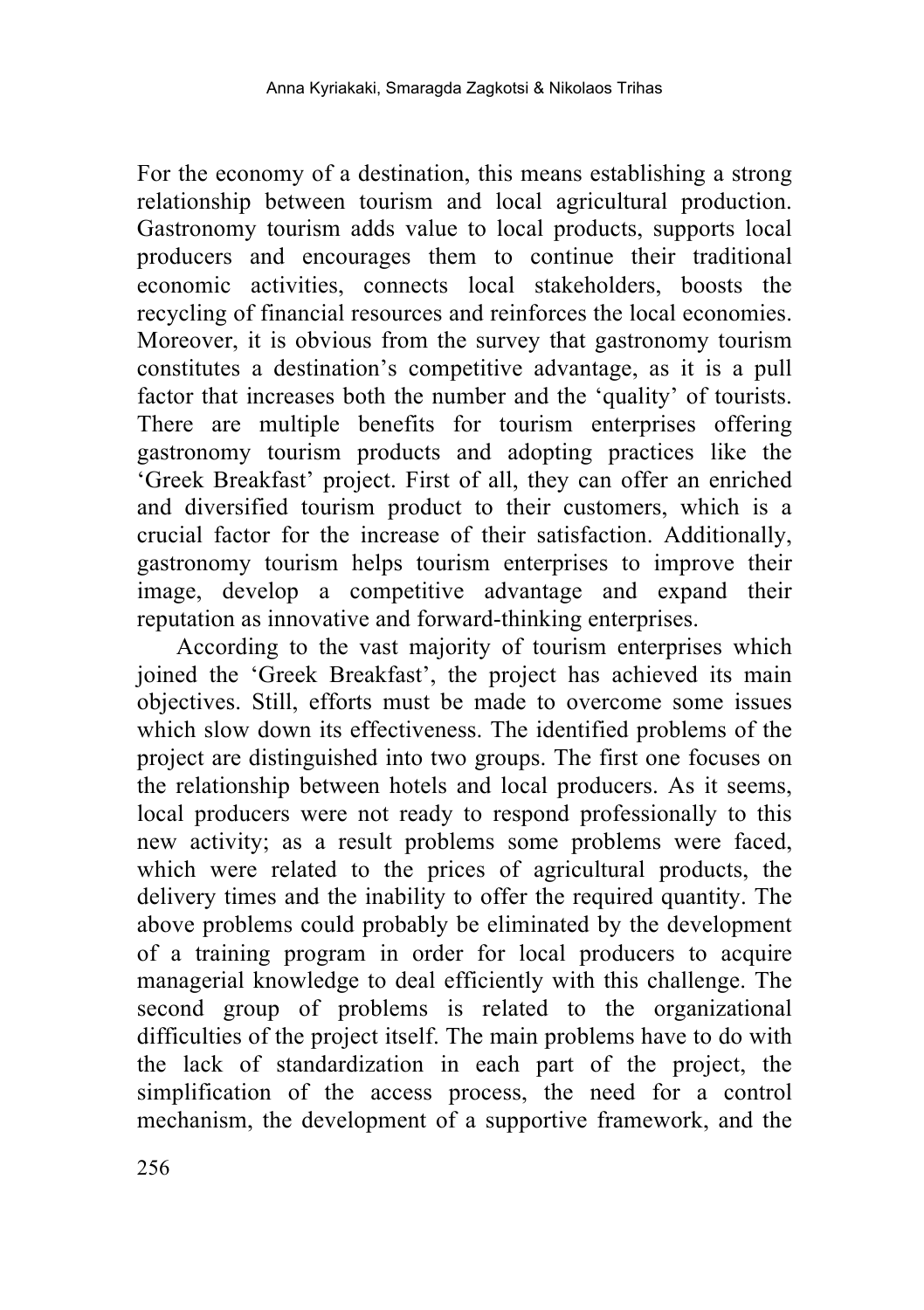promotion of the project in the international and domestic tourism market.

As opposed to other Mediterranean countries, until recently Greece, had not used its internationally well-known gastronomy as a tourism promotional tool. The 'Greek Breakfast' project is an attempt to counterbalance this. The project is expected to add value and improve the competitive position of the Greek tourism product. If Greece wishes to build a strong gastronomic identity in the mind of tourists, it must highlight its differences along with its main motivational attraction. In an increasingly look-alike world, food with a strong national or regional identity can become one of the vehicles for achieving this goal.

# **REFERENCES**

Ab Karim, S. & Chi, S. (2010). Culinary tourism as a destination attraction: an empirical examination of destinations' food image.

*Journal of Hospitality Marketing and Management*, Vol.19, No.6, pp. 531-555.

- Bessiere, J. (1998). Local development and heritage: traditional food and cuisine as tourist attractions in rural areas. *Sociologia Ruralis*, Vol. 38, pp. 21-34.
- Bird, Μ., Hammersley, Μ., Gomm, R. & Woods, P. (1999). *Educational Research in Action* (translation: Fragkou, E.). Patra, Hellenic Open University (in Greek).
- Boniface, P. (2003). *Tasting Tourism: Travelling for food and drink*. Burlington, Ashgare Publishing.
- Butler, R. (1992). Alternative Tourism: the Thin End of the Wedge. In V.L. Smith and W.R. Eadington (Eds.) *Tourism Alternatives: Potentials and Problems in the Development of Tourism*, Philadelphia: University of Pennsylvania Press.
- Canavari, M, Huffaker, C., Mari, R. Regazzi, D. & Spadoni, R. (2011). Educational farms in the Emilia-Romagna region: their role in food habit education. In K.L. Sidali, A. Spiller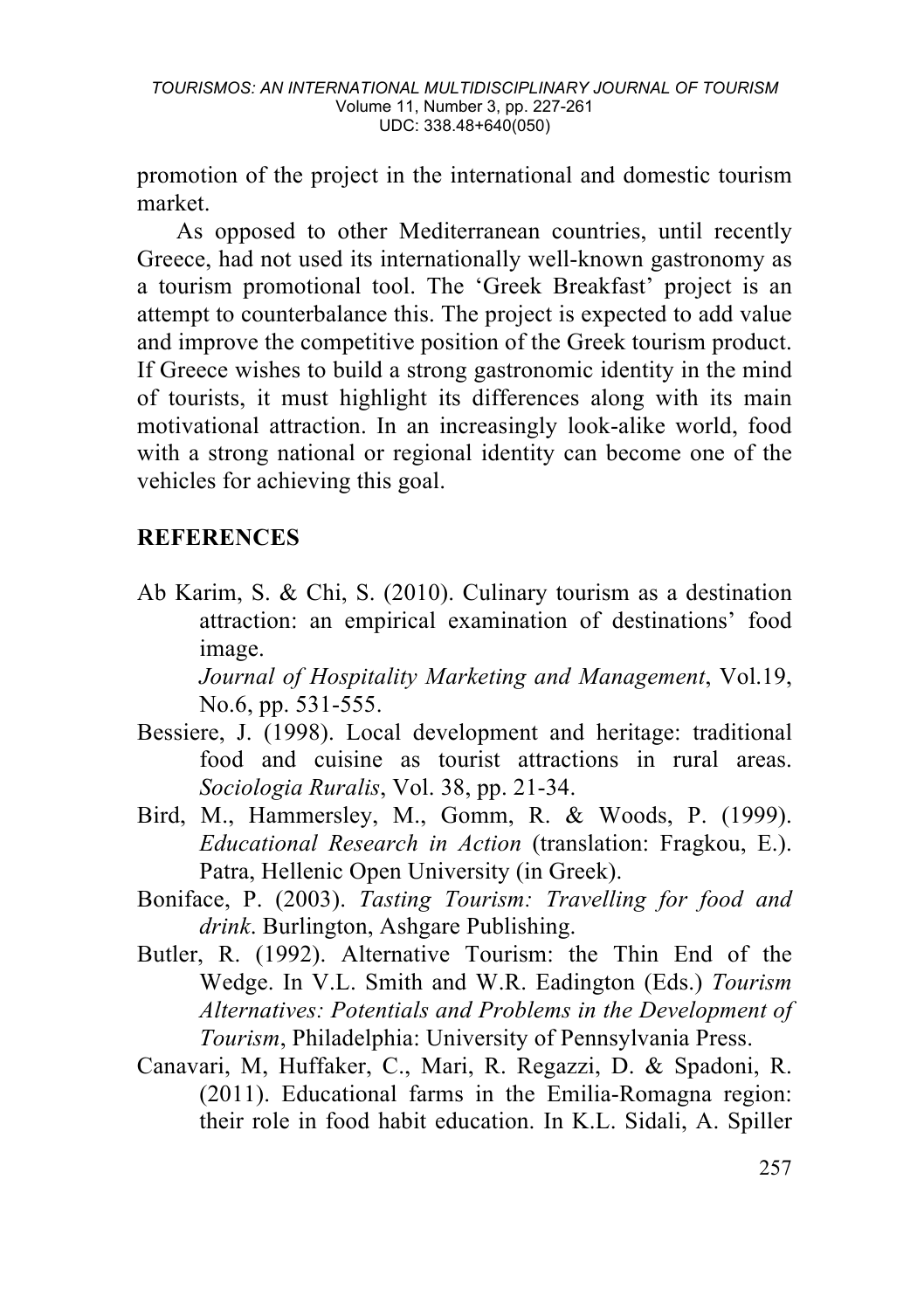and B. Schulze (Eds.) *Food, Agri-Culture and Tourism. Linking Local Gastronomy and Rural Tourism: Interdisciplinary Perspectives*, Heidelberg: Springer.

- Chuang, H-T. (2009). The rise of culinary tourism and its transformation of food cultures: the National cuisine of Taiwan, *The Copenhagen Journal of Asian Studies*, Vol.27*,*  No.2, pp. 84-108.
- Corigliano, A. (2002). The route to quality: Italian gastronomy networks in operation. In A.M. Hjalager and G. Richards (Eds.) *Tourism and Gastronomy*, London, Routledge.
- Everett, S. & Aitchison, C. (2008). The Role of Food Tourism in Sustaining Regional Identity: A Case Study of Cornwall, South West England. *Journal of Sustainable Tourism*, Vol. 16, No. 2, pp. 150-167.
- Fields, K. (2002). Demand for the gastronomy tourism product: motivational factors. In A.M. Hjalager and G. Richards (Eds.) *Tourism and Gastronomy*, London, Routledge.
- Green, G.P. & Dougherty. M.L. (2009). Localizing Linkages for Food and Tourism: Culinary Tourism as a Community Development Strategy. *Journal of the Community Development Society*, Vol. 39, No. 3, pp. 37-41.
- Hall, C.M., Mitchell, R, & Sharples, L. (2003). Consuming places: the role of food, wine and tourism in regional development". In M.C. Hall, L. Sharples, R. Mitchell, N. Macionis and B. Cambourne (Eds.) *Food tourism around the world: development, management, and markets*, Oxford: Butterworth-Heinemann.
- Hall, C.M. & Mitchell, R. (2005). Gastronomic tourism: Comparing food and wine tourism experiences. In M. Novelli (Ed.) *Niche tourism, contemporary issues, trends and cases*, Boston: Elsevier.
- Hashimoto, A. & Telfer, D. (2006). Selling Canadian culinary tourism: branding the global and the regional product. *Tourism Geographies: an International Journal of Tourism Space, Place and Environment*, Vol.8, No.1, pp.31-55.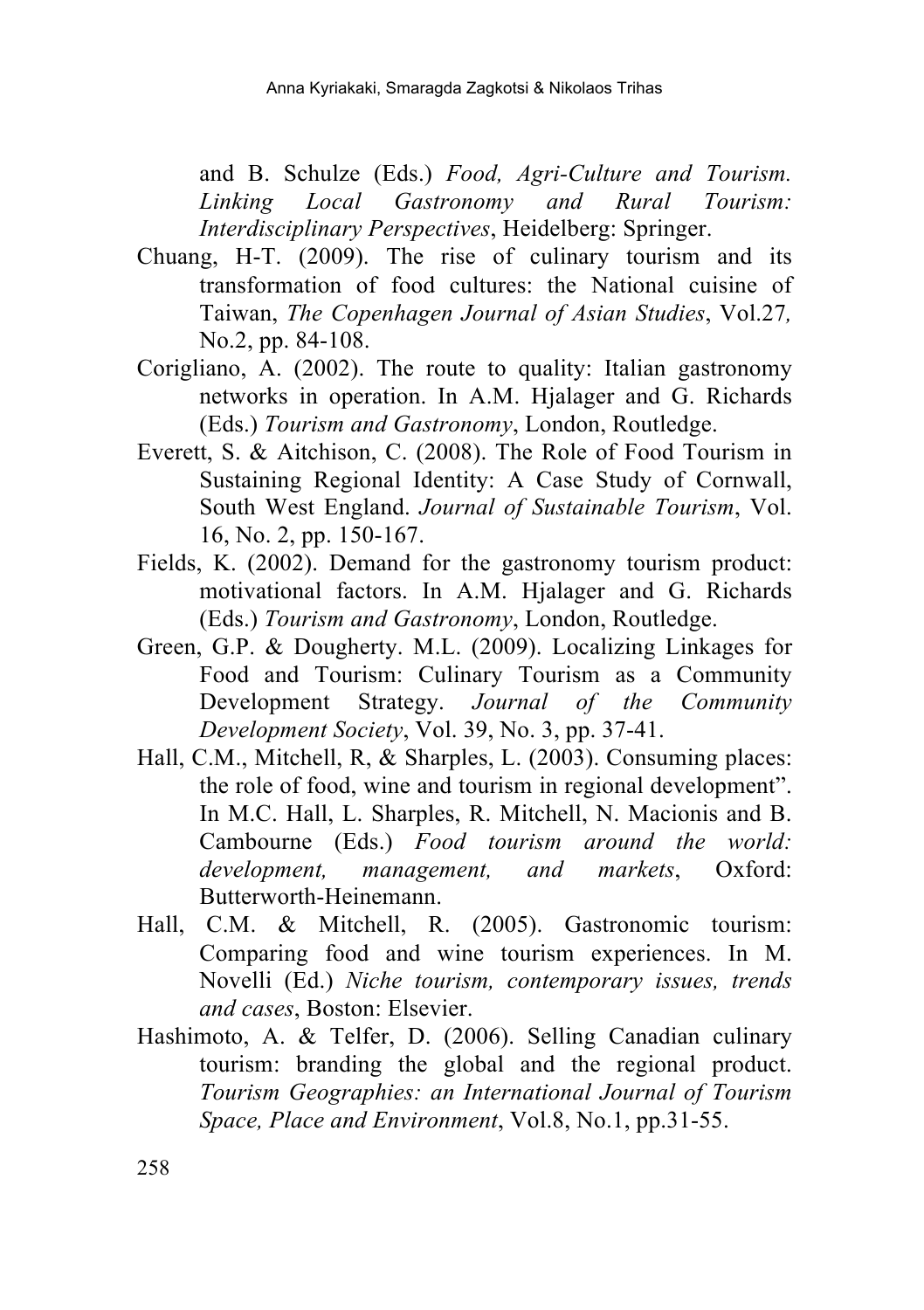- Heidegger, M. (1996). *Being and Time*. Albany, State University of New York Press.
- Hellenic Chamber of Hotels (HCH) (2015). Greek Breakfast. http://www.greekbreakfast.gr. Accessed the 21st of October 2015.
- Hillel, D. Belhassen,Y., & Shani, A. (2013). What makes a gastronomic destination attractive? Evidence from the Israeli Negev. *Tourism Management,* Vol.36, pp.200-209.
- Hjalager, A.M. (2003). What do tourists eat and why? Towards a sociology of gastronomy and tourism. In J. Collen and G. Richards (Eds.) *Gastronomy and Tourism*, ATLAS-expert meeting.
- Ignatov, E. & Smith, S. (2006). Segmenting Canadian Culinary tourists. *Current Issues in Tourism*, Vol. 9, No. 3, pp. 235- 255.
- Kivela, J. & Crotts, J.C. (2005). Gastronomy Tourism: A Meaningful Travel Market Segment. *Journal of Culinary Science & Technology*, Vol. 4, No. 2/3, pp. 39-55.
- Kivela, J. & Crotts, J.C. (2006). Tourism and Gastronomy: Gastronomy's Influence on How Tourists Experience a Destination. *Journal of Hospitality & Tourism Research*, Vol. 30, No. 3, pp. 354-377.
- Long, M.L. (2004). *Culinary Tourism*. USA, University Press of Kentucky.
- Lopez, X.A., & Martin, B.G. (2006). Tourism and Quality Agro-Food Products: An opportunity for the Spanish Countryside. *Tijdschrift voor Economische en Sociale Geografie*, Vol. 97, No. 2, pp. 166-177.
- Mak, A.H.N., Lumbers, M. & Eves, A. (2012). Globalization and Food Consumption in Tourism. *Annals of Tourism Research*, Vol. 39, No. 1, pp. 171-196.
- Montanari, A., & Staniscia, B. (2009). Culinary tourism as a tool for regional re-equilibrium*. European Planning Studies*, Vol.17, No.10, pp.1463-1483.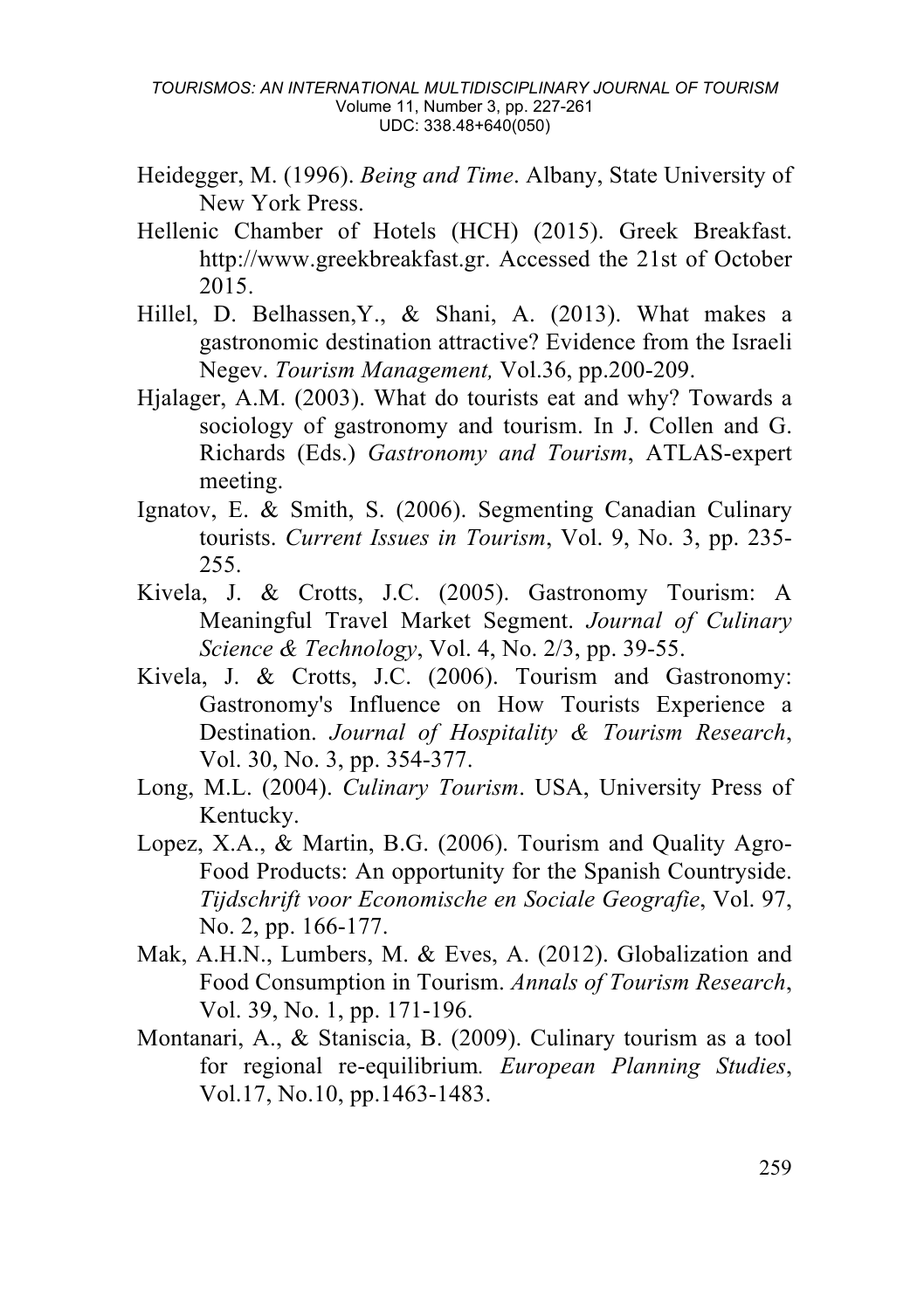- Quan, S. & Wang, N. (2004). Towards a structural model of the tourist experience: an illustration from food experiences in tourism. *Tourism Management*, Vol. 25, No. 3, pp. 297-305.
- Rand G.E du, & Health E., (2006). Towards a framework for food tourism as an element of destination marketing. *Current Issues in Tourism*, Vol.9, No.3, pp.206-234.
- Scarpato, R. (2002). Gastronomy as a tourist product: the perspective of gastronomy studies. In A.M. Hjalager and G. Richards (Eds.) *Tourism and Gastronomy*, London: Routledge.
- Sims, R. (2009). Food, place and authenticity: local food and the sustainable tourism experience. *Journal of Sustainable Tourism*, Vol. 17, No. 3, pp. 321-336.
- Smith, S. & Costello, C. (2009). Segmenting Visitors to a Culinary Event: Motivations, Travel Behavior and Expenditures. *Journal of Hospitality Marketing & Management*, Vol. 18, No. 1, pp. 44-67.
- Steiner, C. & Reisinger, Y. (2006). Understanding Existential authenticity. *Annals of Tourism Research*, Vol. 33, No. 2, pp. 299-318.
- Tikkanen, I. (2007). Maslow's hierarchy and food tourism in Finland: five cases. *British Food Journal*, Vol. 109, No. 9, pp. 721-734.
- Torres, R. (2002). Towards a better understanding of tourism and agriculture linkages in the Yucatan: Tourist food consumption and preferences. *Tourism Geographies*, Vol. 4, No. 3, pp. 282-307.
- Wolf, E. (2002). Culinary tourism: Tasty economic proposition. http//:www.culinarytourism.org/faq.php. Accessed on  $11<sup>th</sup>$ March 2015.